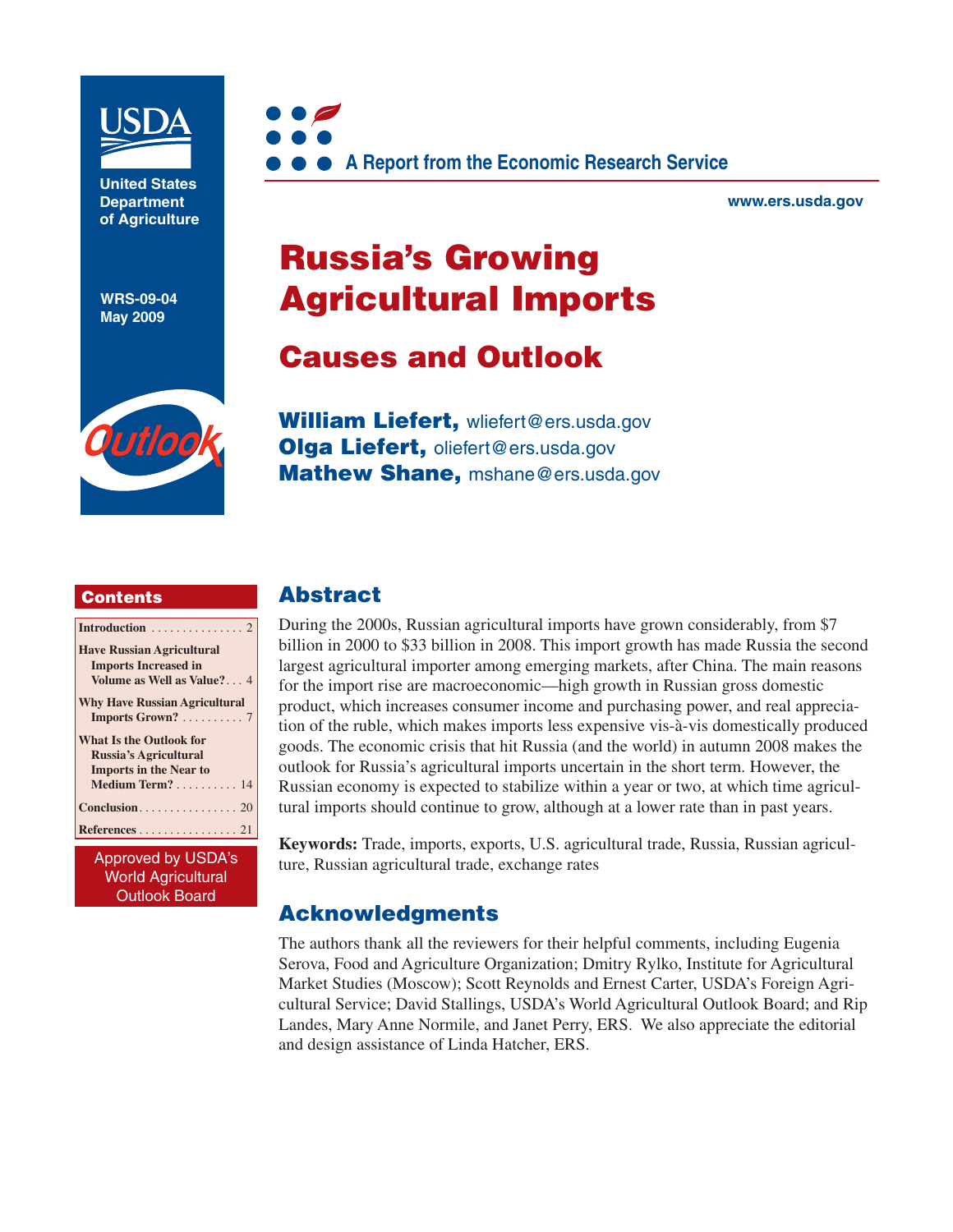# **Introduction**

The two main features of Russia's agricultural trade during this decade are that Russia is a big net importer and that imports have grown substantially  $(f_1, 1)$ . Between 2000 and 2008, agricultural imports increased from about \$7 billion to \$33 billion. The import growth has made Russia the second largest agricultural importer among emerging markets, after China. The main imports are meat, highly processed products, fruits, and vegetables (fig. 2). Russia's agricultural exports also grew during this time, although from a much lower base in value terms. Most of the export growth came from grain (mainly wheat and barley), such that, in 2007, Russia exported 16.6 million metric tons, worth  $$4.1$  billion (fig. 3).

This report examines the reasons behind the surge in Russia's agricultural imports and the outlook for imports over the next few years. The main causes behind the import growth appear to be macroeconomic in nature, specifically high gross domestic product (GDP) growth, which increases consumer income and purchasing power, and real appreciation of the ruble, which makes imports less expensive vis-à-vis domestically produced goods. The key event that will affect Russia's agricultural imports in the short term is the country's financial and economic crisis that began in autumn 2008, which coincides with the world economic crisis. Although the crisis will negatively affect imports, the Russian economy is expected to stabilize within a year or two and resume growth. Agricultural imports then should continue to grow, although at a lower rate than in past years.



Figure 1 **Russian agricultural imports have grown substantially since 2000**

Source: World Trade Atlas, Global Trade Information Services.

**2** *Russia's Growing Agricultural Imports: Causes and Outlook/ WRS-09-04* Economic Research Service/USDA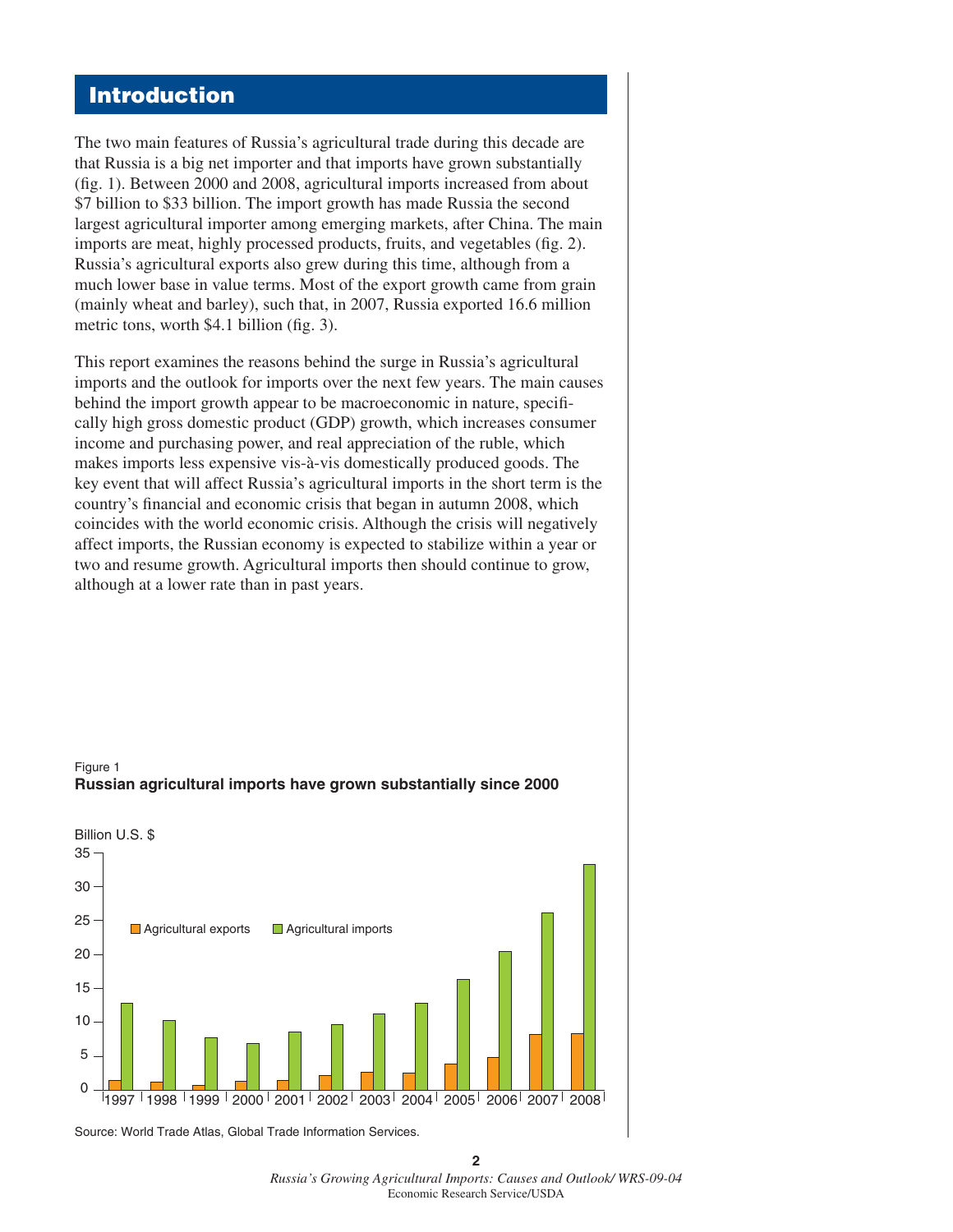The U.S. share of Russia's agricultural imports in 2008 was a fairly small 6 percent, a drop from 10 percent in 2000 (World Trade Atlas). This decline is surprising, given that, between 2000 and 2008, the U.S. dollar depreciated substantially in real (inflation-adjusted) terms, not only against the ruble, but also against the euro and other currencies not pegged to the U.S. dollar, such as the British pound. The economic crisis that struck the United States in autumn 2008 and then spread throughout the world has strengthened the dollar against most other major currencies, as money flows into the United States as a "relatively" safe haven. The dollar appreciation has reversed some of the previous depreciation during the 2000s, making U.S. goods less price competitive in Russia compared with those from other exporting countries.



Note: "Highly processed" exclude beverages and tobacco products. Source: World Trade Atlas, Global Trade Information Services.

#### Figure 3 **Grain has become Russia's top agricultural export**



Source: World Trade Atlas, Global Trade Information Services.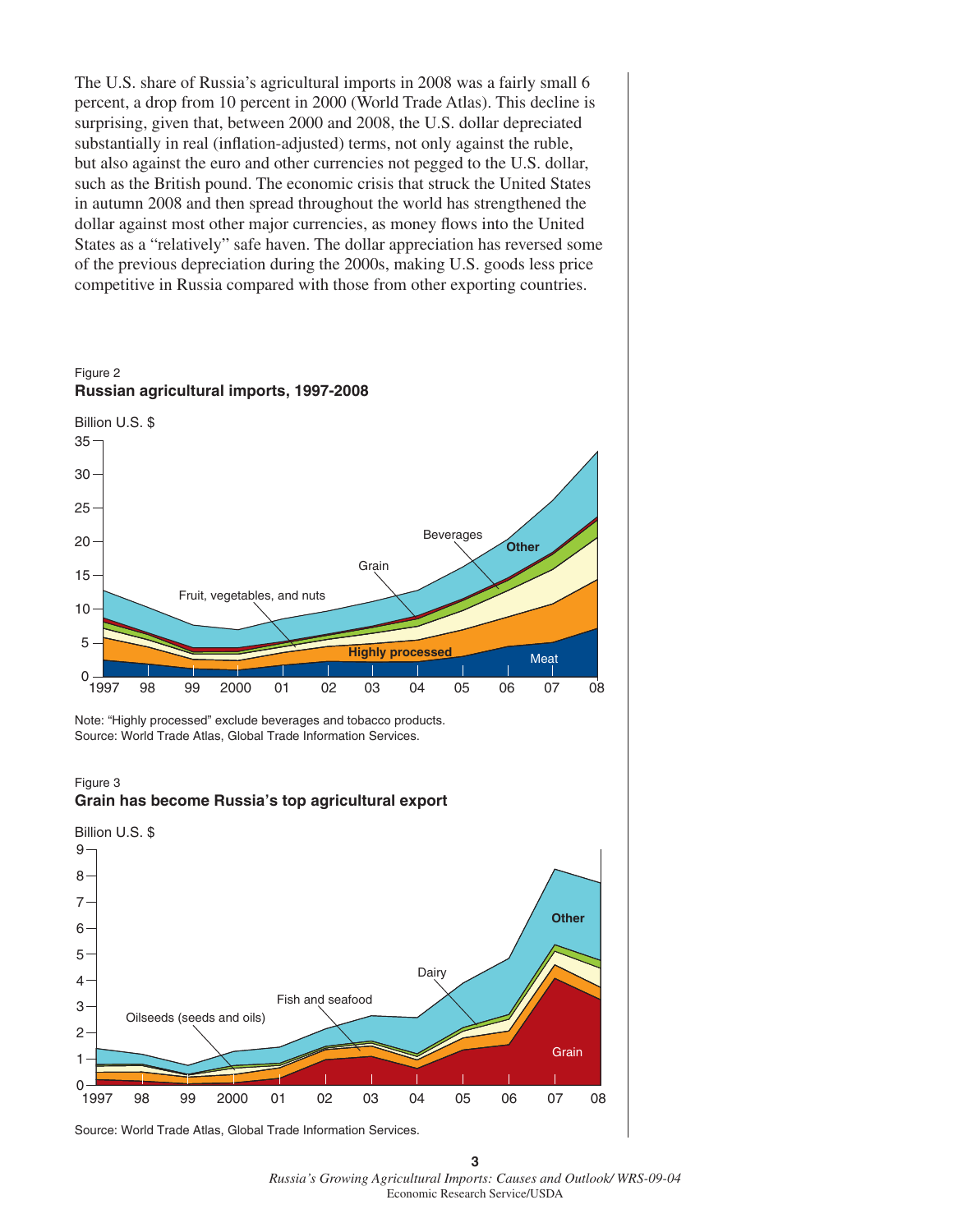# **Have Russian Agricultural Imports Increased in Volume as Well as Value?**

Figures 1-3 measure trade in value, specifically in U.S. dollars, rather than volume. By 2008, meat made up about a fifth of Russia's agricultural import value. Table 1 shows that between 2000 and 2008, Russian meat imports (beef, pork, and poultry) also rose steadily in volume, from 1.81 million metric tons in 2000 to 3.43 million metric tons in 2008. Yet, meat import growth in volume was much less than in U.S. dollar terms (90 percent versus 570 percent).

The values in figures 1-3 overstate Russia's trade growth in volume, not only for meat but for all agricultural products, for two reasons. The first is that world agricultural prices have risen since 2000, surging in 2006-08 (fig. 4). The price growth has been highest for bulk crops, such as wheat and soybeans, and much less for meat and processed foods. Price growth for processed foods has been lower mainly because primary agricultural products typically account for a small share of their total value. For example, despite the large world price increase for grain in the 2000s, prices for grain-based processed foods (including baked goods) for U.S. urban consumers rose only 19 percent over 2000-2008 and 9 percent in 2006-08 (Bureau of Labor Statistics). During the 2000s, Russia has been a negligible importer of grain and oilseeds and a large importer of meat and processed foods, which means that the jump in world agricultural prices is a minor reason why the rise in Russia's agricultural import value overstates the rise in volume.

The second and more serious reason why trade values overstate volume growth is that the values are measured in U.S. dollars. During the 2000s, the dollar has depreciated substantially in real terms vis-à-vis the euro and various other major currencies. Between 2000 and 2008, the dollar fell in value against the euro by about a third, with the euro/dollar exchange rate dropping from 1.086 to 0.683 (ERS International Macroeconomic Data Set). The European Union (EU) countries as a bloc are the largest foreign agricultural supplier to Russia, followed by Brazil and the United States, which

### Table 1 **Russian meat production and imports, 2000-2008**

|      |                         | Beef and yeal |                 |                         | Pork   |                 |                         | Poultry (broilers and turkey) |                 |  |
|------|-------------------------|---------------|-----------------|-------------------------|--------|-----------------|-------------------------|-------------------------------|-----------------|--|
|      |                         |               | Imports         |                         |        | Imports         |                         |                               | Imports         |  |
| Year | Production              | Volume        | Value           | Production              | Volume | Value           | Production              | Volume                        | Value           |  |
|      | --Million metric tons-- |               | \$ Million U.S. | --Million metric tons-- |        | \$ Million U.S. | --Million metric tons-- |                               | \$ Million U.S. |  |
| 2000 | 1.84                    | 0.41          | 350             | 1.50                    | 0.29   | 212             | 0.39                    | 1.11                          | 367             |  |
| 2001 | 1.76                    | 0.64          | 511             | 1.56                    | 0.49   | 322             | 0.44                    | 1.45                          | 750             |  |
| 2002 | 1.74                    | 0.71          | 589             | 1.63                    | 0.80   | 672             | 0.51                    | 1.37                          | 811             |  |
| 2003 | 1.67                    | 0.71          | 616             | 1.71                    | 0.71   | 651             | 0.57                    | 1.20                          | 696             |  |
| 2004 | 1.59                    | 0.72          | 688             | 1.73                    | 0.61   | 624             | 0.67                    | 1.11                          | 663             |  |
| 2005 | 1.53                    | 0.98          | 954             | 1.74                    | 0.75   | 819             | 0.92                    | 1.33                          | 848             |  |
| 2006 | 1.43                    | 0.94          | 1.595           | 1.81                    | 0.84   | 1.395           | 1.20                    | 1.28                          | 922             |  |
| 2007 | 1.37                    | 1.03          | 1.770           | 1.91                    | 0.89   | 1.637           | 1.38                    | 1.30                          | 1,052           |  |
| 2008 | 1.32                    | 1.14          | 2.661           | 2.06                    | 1.05   | 2.200           | 1.64                    | 1.24                          | 1.339           |  |

 Source: Foreign Agricultural Service, Production, Supply and Distribution Online, http://www.fas.usda.gov/psdonline/; World Trade Atlas, Global Trade Information Services.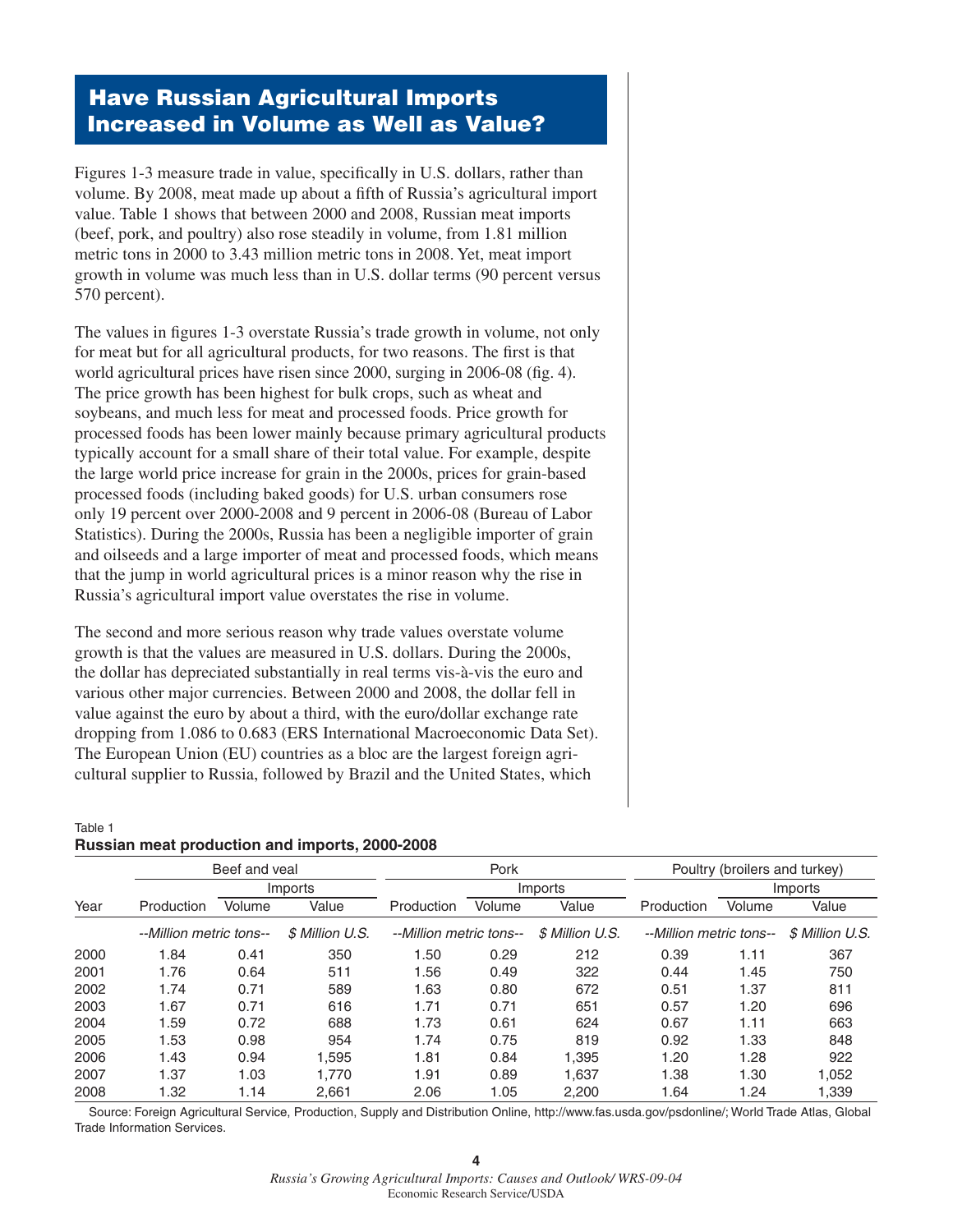means that measuring Russian imports in U.S. dollars can severely overstate the magnitude in volume terms (fig. 5). If Russian agricultural imports are valued in euros rather than dollars, they rise from 7.4 billion euros in 2000 to 22.7 billion in 2008, an increase of over 200 percent compared with an increase of about 380 percent when the imports are measured in U.S. dollars.

The dollar, however, has not depreciated as strongly against many countries' currencies as it has against the euro and has even appreciated against some. For example, Brazil has been Russia's second largest foreign agricultural supplier, and between 2000 and 2007, the U.S. dollar appreciated against the Brazilian real by 6 percent (ERS International Macroeconomic Data Set). For this reason, the growth in Russia's agricultural imports measured in euros

Figure 4



Source: Food and Agriculture Organization, Food Price Indices for meat, http://www.fao.org/worldfoodsituation/FoodPricesIndex/en/; International Monetary Fund, Primary Commodity Prices, http://www.imf.org/external/np/res/commod/index.asp.





Source: World Trade Atlas, Global Trade Information Services.

**5** *Russia's Growing Agricultural Imports: Causes and Outlook/ WRS-09-04* Economic Research Service/USDA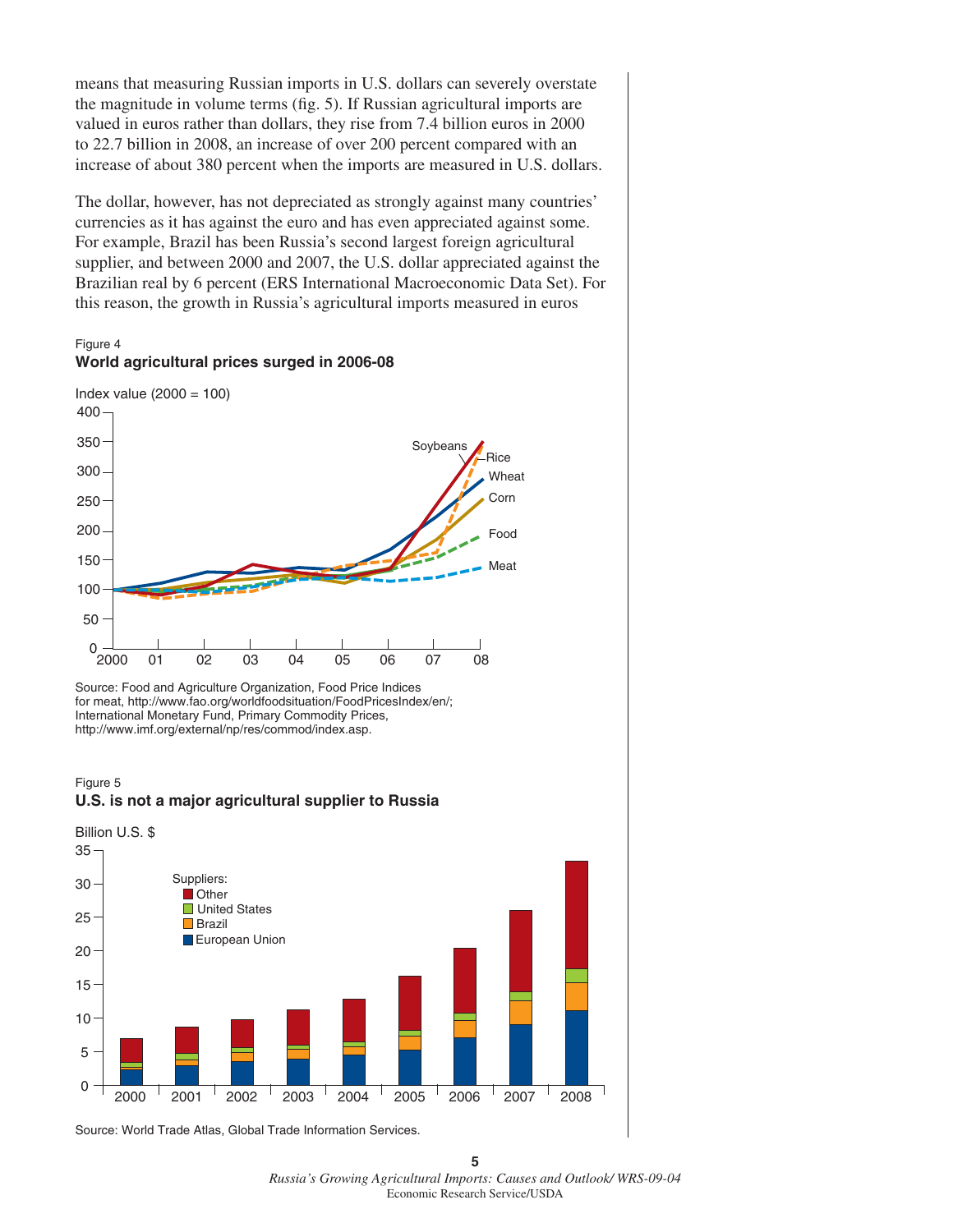can serve as a lower bound estimate of their growth in volume. Yet, even the increase of 200 percent in Russia's agricultural imports during 2000-2008 when measured in euros is considerable.

Figure 6 also supports the argument that Russian agricultural imports during the 2000s have grown in both value and volume. The figure shows that Russia's agricultural import value has grown faster than the import value of most other major non-Western countries. By 2008, Russia had become the second largest importer in the world among emerging market economies, after China. Given that all importing countries have been affected by recent world agricultural price inflation (although to varying degrees depending on their import commodity structure), Russia's import growth relative to that of other countries indicates growth in volume as well as value.





Source: World Trade Atlas, Global Trade Information Services.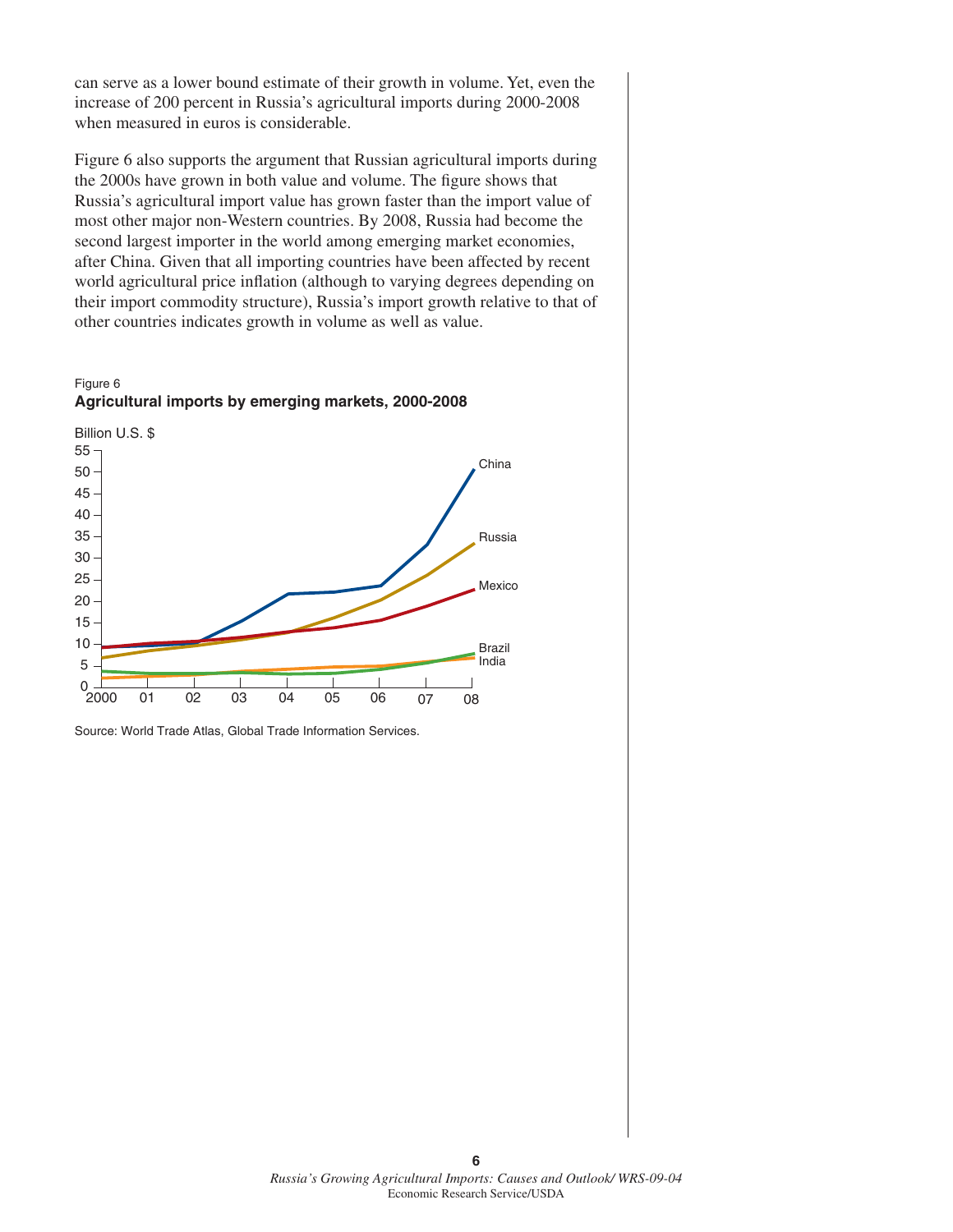# **Why Have Russian Agricultural Imports Grown?**

Russia's transition from a planned economy to a market economy, which began in the early 1990s, altered the structure of the country's agricultural production and trade. This report focuses not on the important systemic and policy changes of the 1990s that made growth in Russian agricultural imports possible in the 2000s, but rather on the economic reasons why imports rose so substantially during the current decade. The box, "Russia's Economic Transition and Commodity Agriculture," provides context for the report by examining how the major systemic and policy changes of the 1990s restructured Russian agricultural production and trade.

There are two main causes, both macroeconomic in nature, for the rise in Russia's agricultural imports during the 2000s. The first is high GDP growth, which over 2000-2008 averaged 7 percent per year (fig. 7). GDP growth increases consumer income and demand for food, although to the benefit of both foreign suppliers and domestic producers.

The second macroeconomic cause of rising agricultural imports is major real appreciation of the ruble vis-à-vis foreign currencies (fig. 8). Since Russia began its economic transition in 1992, the ruble has appreciated substantially in real terms. Part of the initial appreciation was a correction for major depreciation in 1991, the year the Soviet Union collapsed. Also, in the economic crisis years of 1998-99, the ruble depreciated sharply in both nominal and real terms, which helps explain why imports fell in those years (see fig. 1). Beginning in 1999, however, the ruble resumed its real appreciation, and by 2007, had risen to a value significantly above the 1997 pre-crisis level.

A change in the real value of a currency takes into account not only movement in the currency's nominal exchange rate, but also the difference in price inflation between the country in question and its trading partners. The real



Source: ERS International Macroeconomic Data Set, USDA, [http://www.ers.usda.gov/data/macroeconomics/.](http://www.ers.usda.gov/data/macroeconomics/)

**<sup>7</sup>** *Russia's Growing Agricultural Imports: Causes and Outlook/ WRS-09-04* Economic Research Service/USDA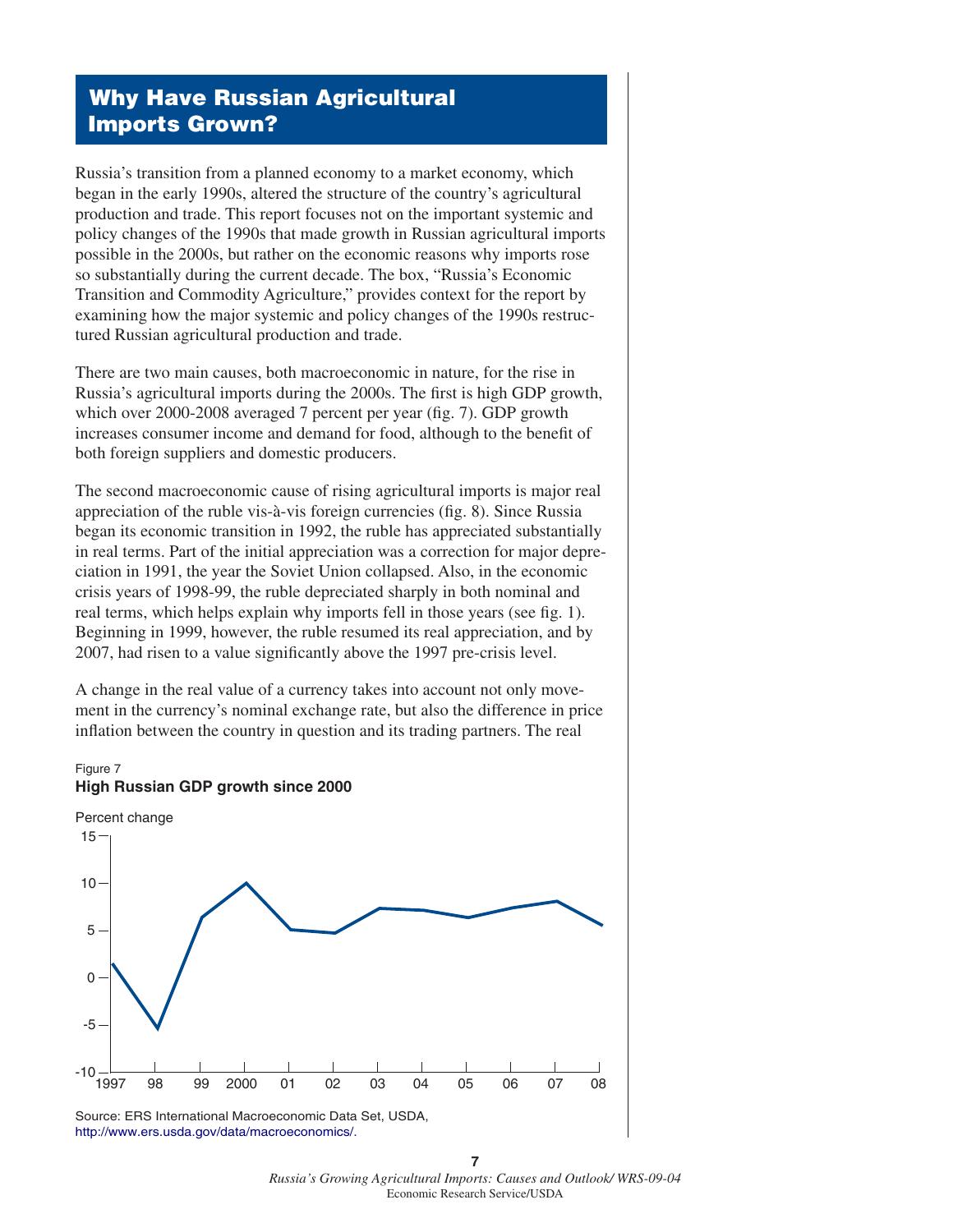exchange rate thereby captures all the main variables that affect the price competitiveness of a country's domestically produced tradable goods visà-vis foreign products. The ruble has appreciated in real terms since 2000 mainly because relatively high inflation in Russia has exceeded the nominal depreciation of the ruble (and in fact, up to midsummer 2008, the ruble had also appreciated in nominal terms vis-à-vis the dollar and certain other currencies). The ruble's appreciation improved the price competitiveness of imports into Russia relative to domestic goods.

#### **Russia's Economic Transition and Commodity Agriculture**

Russia's transition from a planned to a market economy that began in the early 1990s fundamentally changed the structure of the country's agricultural production and trade. The country moved from being a heavy producer of livestock products and importer of grain and oilseeds to a major importer of livestock products and exporter of grain. These changes appear to have been an economically rational restructuring consistent with the country's underlying comparative advantage (and disadvantage) across major agricultural commodities (especially meat versus grain).

Around 1970, the Soviet Government decided to expand the livestock sector, the main motive being to raise consumers' standard of living by increasing meat and dairy consumption. Using large budget subsidies and controlled prices and trade, the regime succeeded in raising meat production by 63 percent between 1970 and 1990 (Liefert, 2001). Because the USSR could not produce enough animal feed to support the growing livestock herds, it became a large importer of feed grain, soybeans, and soybean meal, to the benefit of U.S. bulk crop producers.

The move to a market economy in the 1990s reversed the expansion of the livestock sector during the planned period. Because of budget stringency, the huge government support to agriculture (and especially to the livestock sector, which received the bulk of subsidies) was largely eliminated. Also, integration into world markets revealed that Russia was a high-cost producer of livestock products; in other words, the country had a big comparative disadvantage in the sector (Liefert, 2002). Output of meat and other livestock goods plunged, and imports began to rise (Liefert, 2001; Liefert and Swinnen, 2002). Russian meat production in 2000 equaled 4.4 million metric tons compared with 10.1 million metric tons in 1990 (Rosstat).

During the 1990s, Russian consumers also were exposed to the array of world food products (as well as to other consumer goods) that they were denied during the planned period, which is another reason that the country's agricultural imports began to increase during the decade.

The severe downsizing of the livestock sector during transition considerably decreased the sector's demand for animal feed. Russian grain production fell, while imports of grain and oilseed products largely ended. During the 2000s, Russia has in fact become a major grain exporter, despite grain output in the decade being almost 20 percent lower than at the end of the Soviet period (Russian average annual grain output during 2001-08 was 83 million metric tons compared with 103 million tons during 1987-90 (FAS)). Rather than importing a lot of grain, soybeans, and soybean meal to support a large and inefficient livestock sector, Russia is now importing much more meat and other livestock products and exporting grain.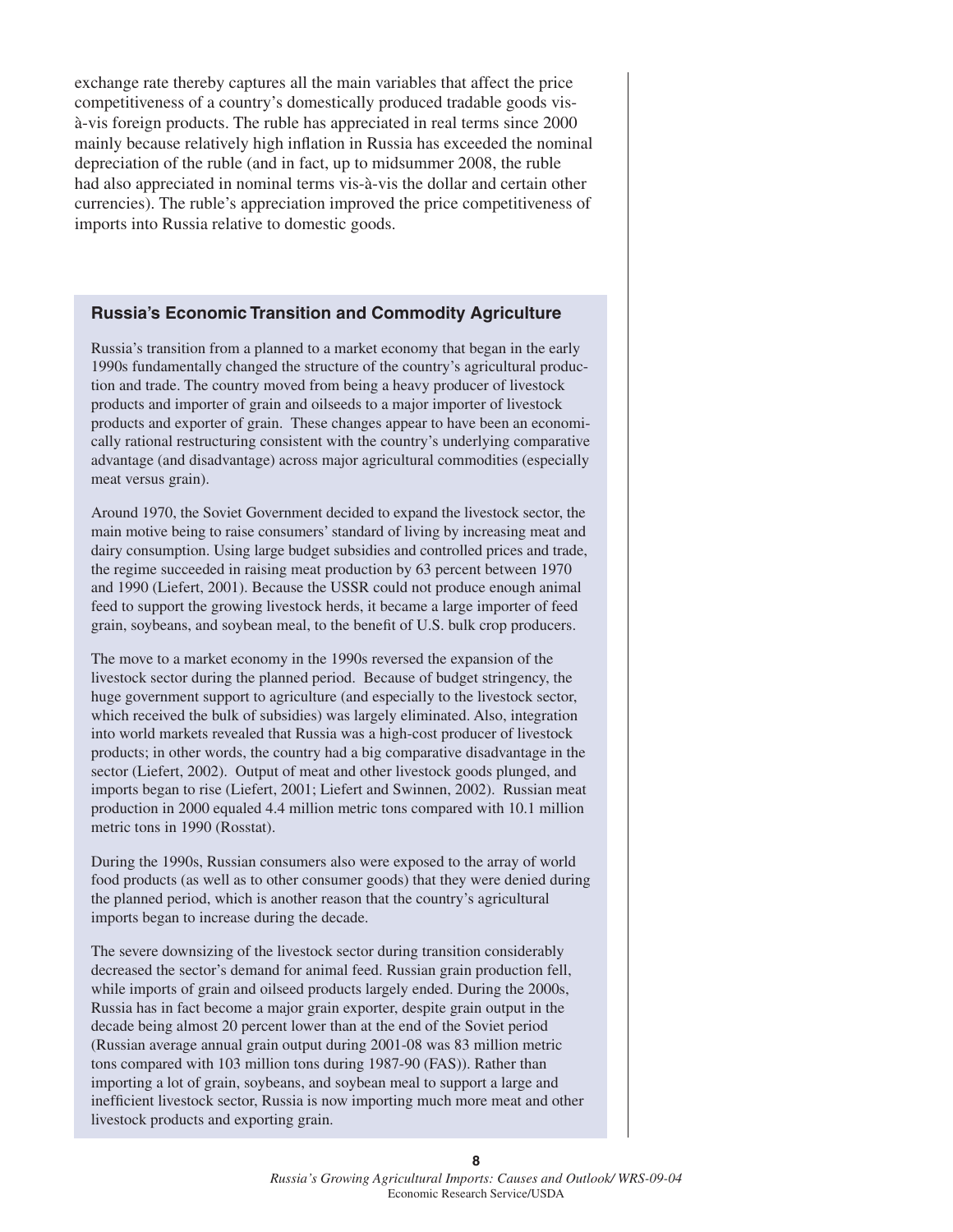Figure 9 demonstrates this point by examining the change in the variables that determine the price competitiveness of imports from the United States (not just for agricultural products but all goods) vis-à-vis Russian domestic production. Since 2000, Russia has had average annual inflation of 13-14 percent, which over 2001-07 resulted in total inflation of about 140 percent. Also over this time, overall inflation in the United States was only 20 percent. Because of Russia's higher inflation, the real price of U.S. goods fell relative to Russian goods.

#### Figure 8 **Russian real exchange rate, 1992-2007**



Note: The exchange rate is measured in units of foreign currency per ruble (trade-weighted), such that a rise shows appreciation and a fall depreciation. Source: ERS International Macroeconomic Data Set, USDA, [http://www.ers.usda.gov/data/macroeconomics/.](http://www.ers.usda.gov/data/macroeconomics/)

#### Figure 9 **Variables determining price competitiveness of imports from United States, 2000-2007**



Source: Bureau of Labor Statistics, U.S. Dept. of Labor, Inflation and Consumer Spending, http://www.bls.gov; Rosstat, Russian Statistical Yearbook; ERS International Macroeconomic Data Set, USDA, [http://www.ers.usda.gov/data/macroeconomics/.](http://www.ers.usda.gov/data/macroeconomics/)

**9** *Russia's Growing Agricultural Imports: Causes and Outlook/ WRS-09-04* Economic Research Service/USDA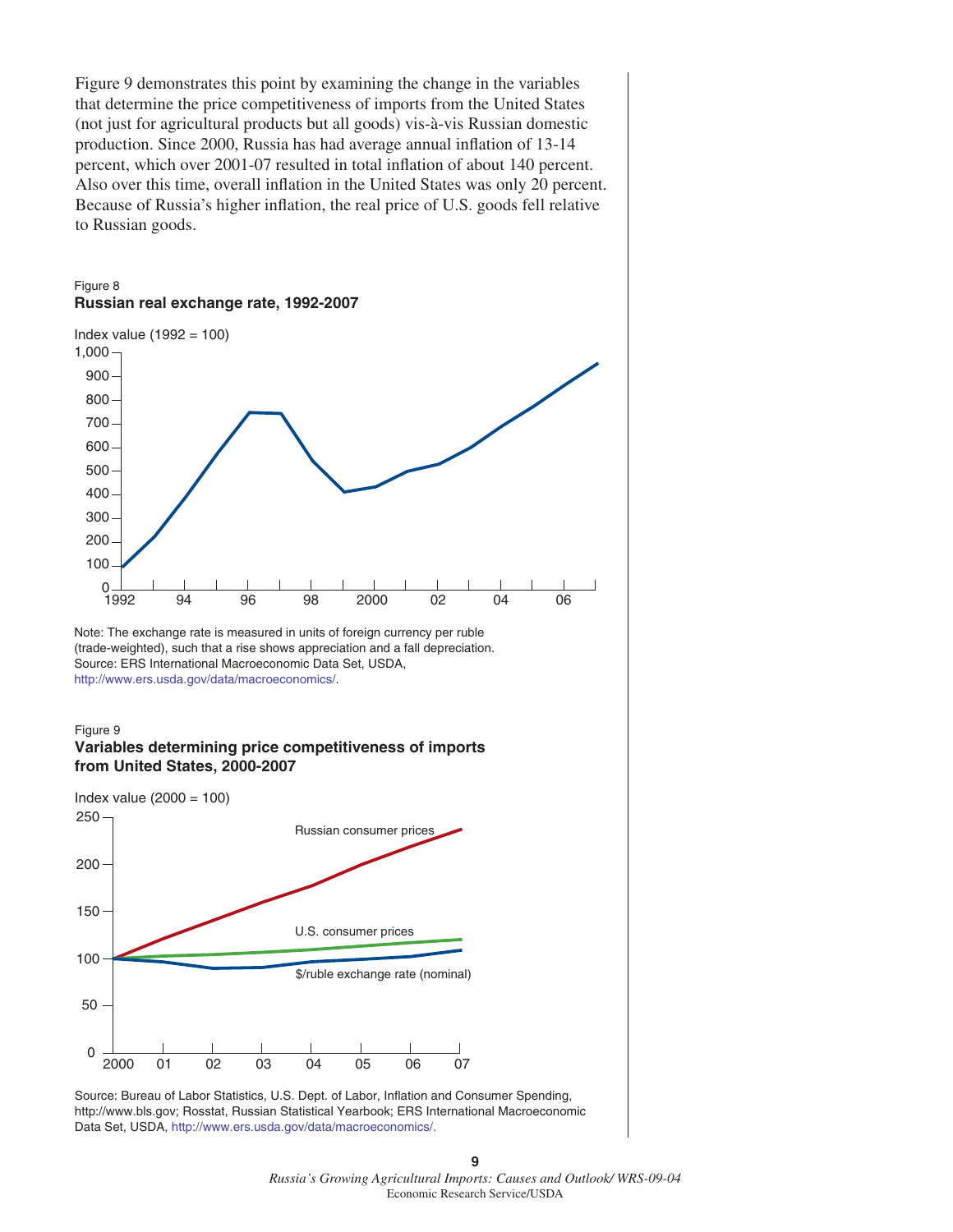If a country has high inflation, its currency usually depreciates in nominal terms. The depreciation makes foreign currency more expensive in terms of domestic currency and thereby makes all foreign goods more expensive to the country's consumers. The currency depreciation corrects for the country's inflation by improving the price competitiveness of domestically produced goods vis-à-vis foreign goods. Figure 9 shows, however, that since 2000, the ruble has not depreciated nominally against the dollar to correct for Russia's much greater inflation than in the United States, and in fact, by 2007, the ruble was higher in value against the dollar than in 2000.

Figure 10 shows the change in the variables that determine the price competitiveness of imports from the EU relative to Russian production. Over 2001- 07, the EU also had low overall inflation. The ruble did depreciate nominally over this time vis-à-vis the euro (unlike vis-à-vis the dollar), but not enough to correct for the substantial difference in inflation between Russia and the EU countries. This means that EU goods also increased in price competitiveness in Russia compared with domestic products, which boosted imports.

Figure 11 examines the effect of these macroeconomic developments on Russian food consumption from a somewhat different (though related) point of view. The figure shows the increase in the purchasing power of one unit of Russian labor time, say a day of work, vis-à-vis food from various sources; that is, it gives the increase in the volume of food that a typical Russian worker could buy with the wages earned from 1 day of his/her labor. The figure captures the effect on Russian food consumption from rising GDP and consumer income on the one hand and the real appreciation of the ruble on the other.

The wages and salaries of Russian workers increased so much that, by 2007, Russian labor could purchase about 160 percent more domestically produced food in volume than it could in 2000. Although food prices rose steadily



Source: Eurostat, Harmonized Indices of Consumer Prices; Rosstat, Russian Statistical Yearbook; ERS International Macroeconomic Data Set, USDA, [http://www.ers.usda.gov/data/macroeconomics/.](http://www.ers.usda.gov/data/macroeconomics/)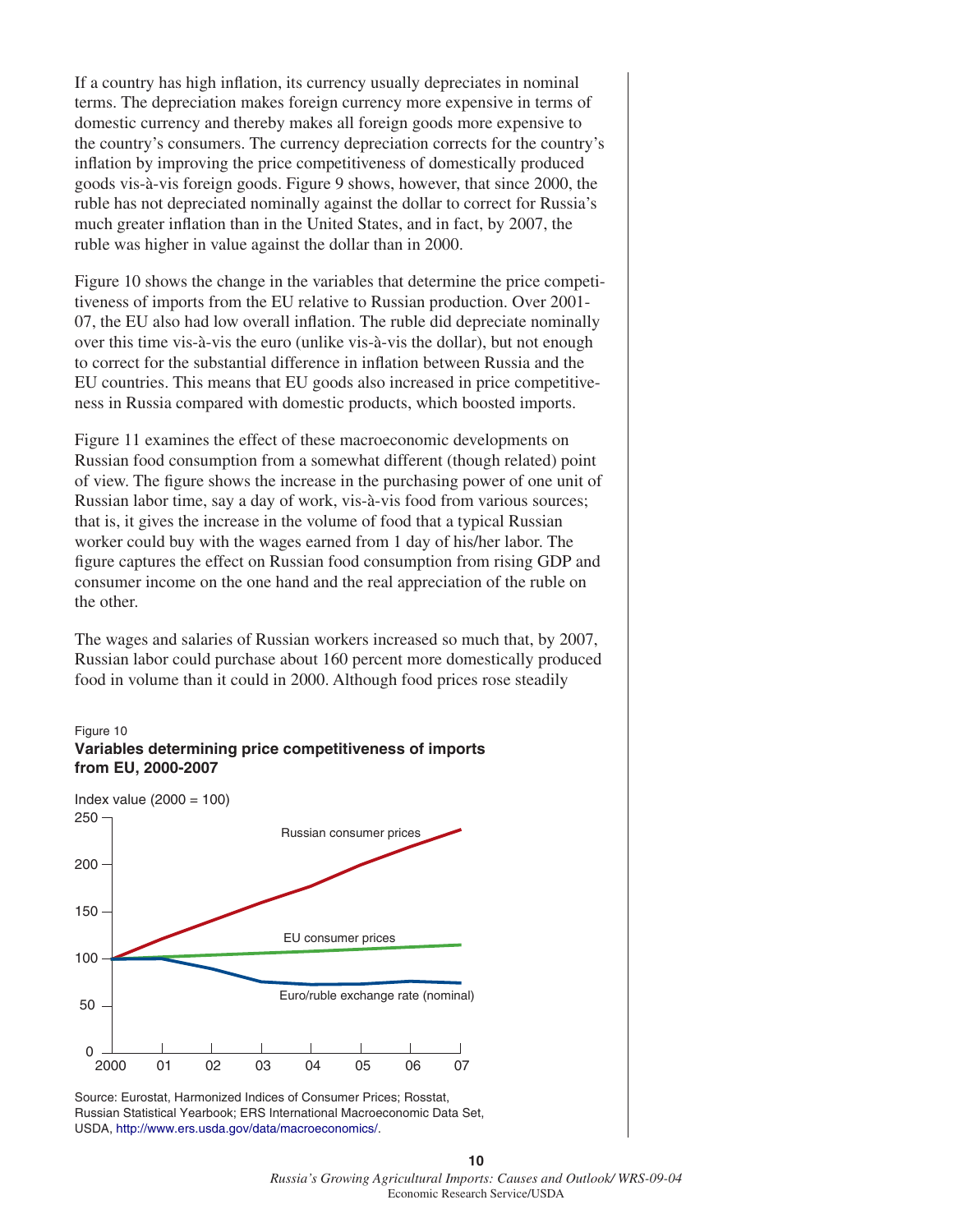over this period, nominal wages/salaries rose even more, such that consumer purchasing power increased.

However, by 2007, the purchasing power of Russian labor vis-à-vis food imports from the EU increased even more, by 225 percent, and vis-à-vis food imports from the United States, by 320 percent. Russian labor could buy more imported than domestic food because of real appreciation of the ruble—that is, because lower inflation in the United States, EU, and other trading partners compared with inflation in Russia made imports from those countries less expensive compared with domestically produced food. This appears to be the main reason why Russian agricultural imports have soared. Real appreciation of the ruble has helped Russian consumers by lowering prices for imports, but has hurt Russian producers who compete with imports.

Real appreciation of the ruble hurts not only import-competing Russian producers, but also those who export, by raising the prices that foreign buyers must pay for Russian products. Yet, Russian agricultural exports have also grown during the 2000s (see fig. 1). This growth, however, is from a small base of only \$1.3 billion in 2000. Part of the growth in the dollar value of Russian exports is because of the dollar's depreciation during the 2000s. Also, as mentioned before, Russia's main agricultural export is grain, which has benefited from substantial growth in world prices since 2000. The price rise can increase the value of exports by raising both the unit value (price) and volume (through market supply response) of exports. Russia has also enjoyed favorable weather for grain production during the 2000s, with 2003 being the only bad year. Average annual grain production and exports during 2001-08 have been substantially above the levels of 1996-2000.



Source: Computed from data from Global Insight, Country Reports, Russia; Bureau of Labor Statistics, U.S. Dept. of Labor, Inflation and Consumer Spending, http://www.bls.gov; Eurostat, Harmonized Indices of Consumer Prices; Rosstat, Russian Statistical Yearbook.



#### Figure 11 **Purchasing power of Russian labor vis-à-vis food, 2000-2007**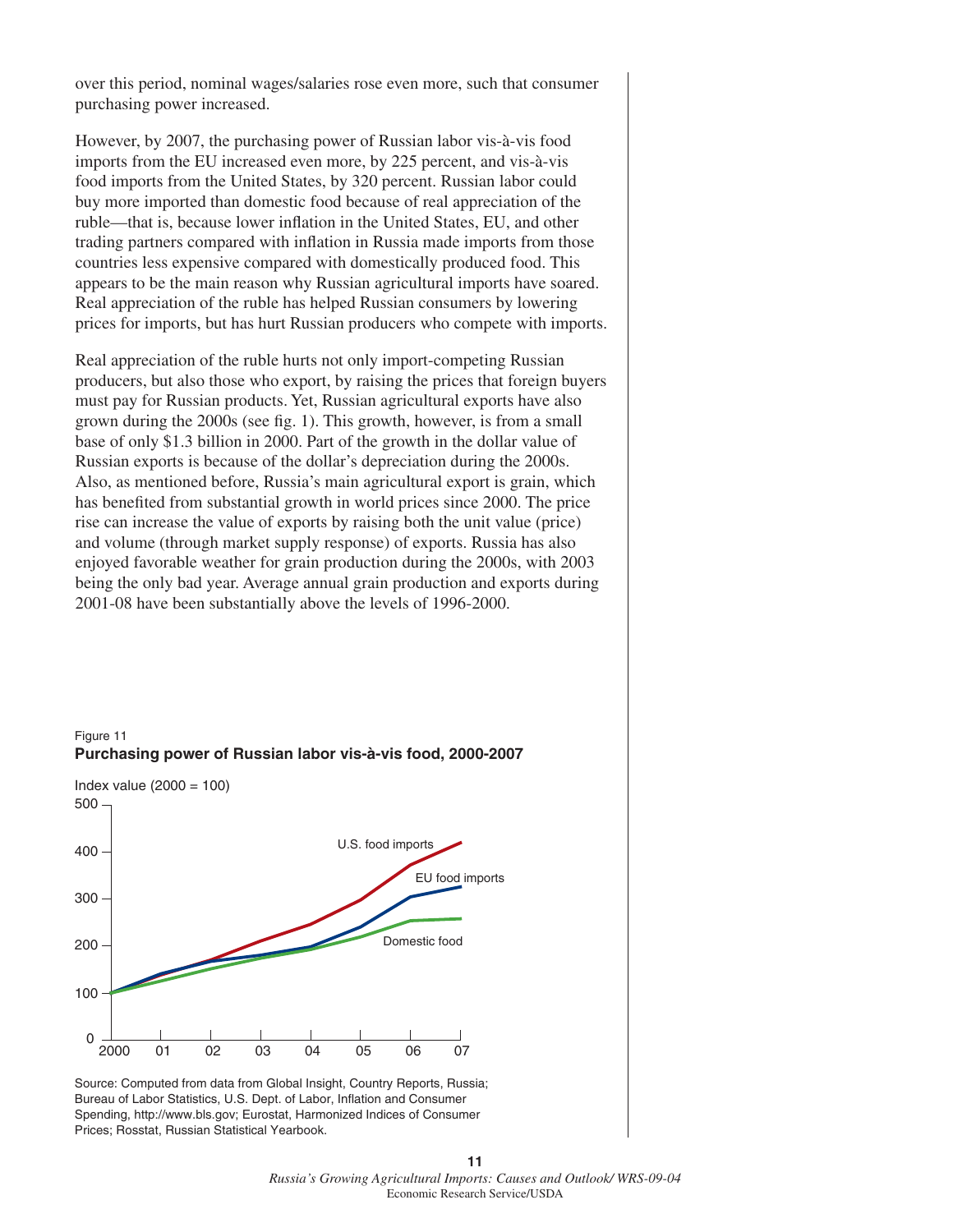# **What Role Has Policy Played in Import Growth?**

Russian agricultural trade policy during the 2000s has allowed imports to grow by not being overly restrictive. Admittedly, the country's average agricultural import tariff rose from 10 percent in 2000 to 18 percent in early 2008. Yet, even 18 percent is not an especially high average tariff, given that the world average agricultural applied tariff in 2005 was 19 percent (calculated from the World Trade Organization), with many developing and developed countries having higher aggregate agricultural applied tariffs.

The main qualification to the above is that, as mentioned before, Russia is a big meat importer, and during the 2000s, the Government has taken strong measures to reduce meat imports. In 2003, Russia created tariff rate quotas (TRQs) for imports of beef and pork and a pure quota for poultry. The low in-quota tariff for beef and pork was kept at the previous tariff rate of 15 percent, while the out-of-quota tariffs were set at 60 and 80 percent, respectively. The tariff for quota poultry imports was maintained at the existing 25 percent. In 2005-06, the Government liberalized the meat import policy moderately by converting the pure quota for poultry to a TRQ and allowing the low tariff quota volumes for beef and pork to rise and the out-of-quota tariff rates to fall gradually over time. Yet, in January 2009, the Government made the TRQ regime more restrictive for poultry and pork. The low tariff quota volume for poultry was reduced from 1.252 to 0.952 million metric tons and the out-of-quota tariff rate was raised from 40 to 95 percent, whereas the out-of-quota tariff for pork was increased from 40 to 75 percent. The out-of-quota tariff for beef imports, however, was lowered to 30 percent (Interfax).

In the 2000s, the Russian Government has also strongly used health (sanitary) issues to ban or restrict meat imports from many countries, especially poultry from the United States. The controls are ad hoc and raise the concern among Russia's trading partners that the country is using sanitary issues as a protectionist pretext.

Despite the meat import TRQs and sanitary-based import restrictions, Russian meat imports have grown in both value and volume terms during the 2000s (table 1). Because of rising domestic demand for meat, Russia, by 2008, was importing beef, pork, and poultry at volumes above the quota levels assessed the low tariffs. Yet, without the TRQs and sanitary-based controls, Russian meat imports clearly would be higher.

## **Why Is U.S. Share in Russia's Agricultural Imports So Low?**

As mentioned earlier, the U.S. share in Russia's agricultural imports in 2008 was only 6 percent, down from 10 percent in 2000 (see fig. 5). This decline is puzzling, given that, during most of the 2000s, the dollar has depreciated substantially against the euro (by about a third during 2000-08) and other major currencies not pegged to the dollar, such as the British pound. This improvement in the price competitiveness of U.S. goods on world markets has increased overall U.S. agricultural exports (Gehlhar and Dohlman). However, the improvement in the price competitiveness of U.S. agricultural products in the Russian market compared with goods from the EU and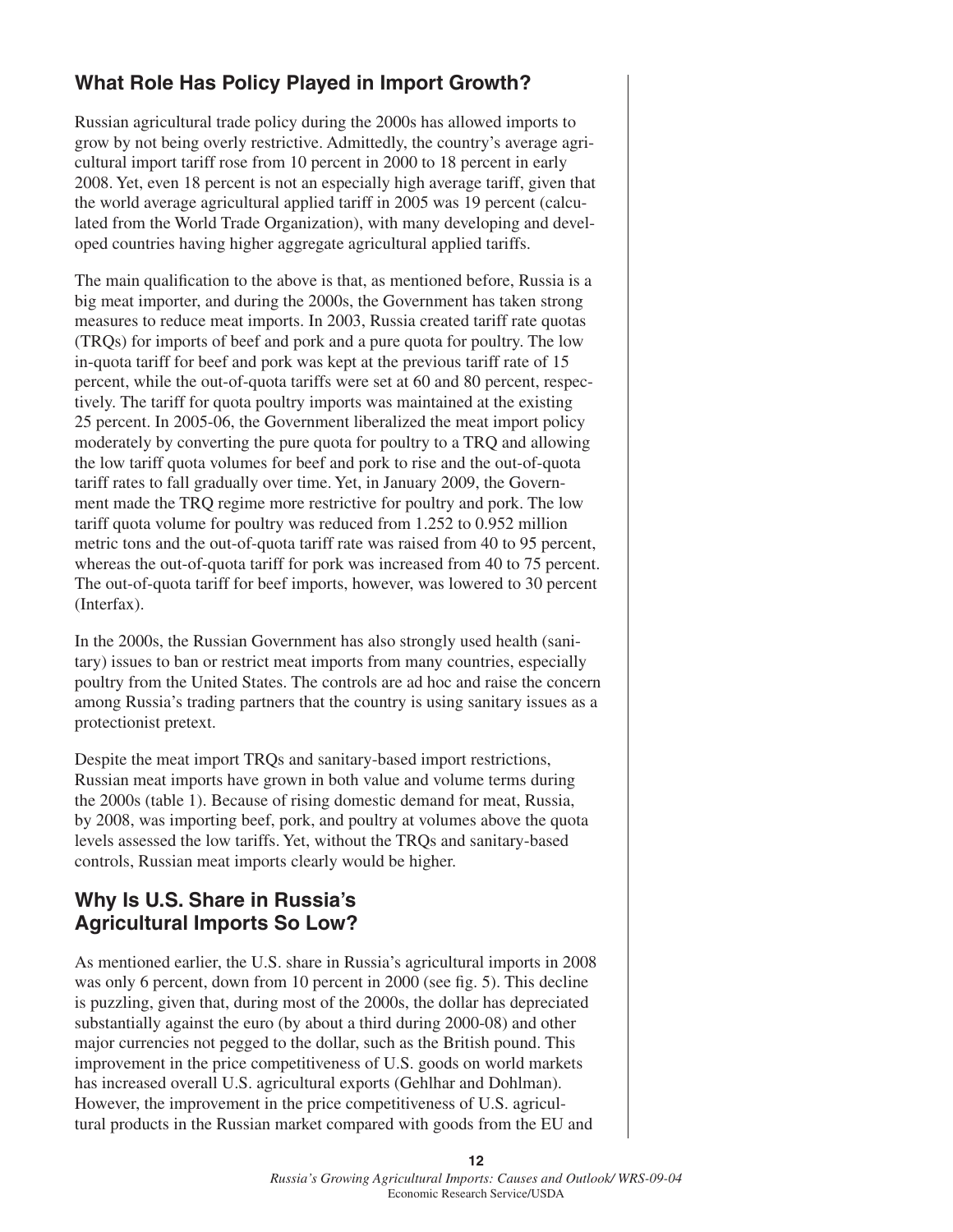various other countries has not generated much of a rise in U.S. exports to Russia and no increase in market share. The only large U.S. agricultural export to Russia has been poultry, which in 2008, accounted for 44 percent of the value of U.S. exports to the country (fig. 12). Russia is the largest poultry importer in the world and the top foreign market for U.S. poultry, taking 20 percent of U.S. poultry exports in 2008 (World Trade Atlas).

Factors that might help explain the EU's top position in Russia's agricultural market, especially in contrast to that of the United States, are geographical proximity, early entry into the market at the beginning of the transition period in the 1990s, and greater familiarity with working in the country. European supermarkets and agro-food businesses developed long-term strategies for operating in Russia and invested accordingly. Nonetheless, U.S. producers apparently have not taken much advantage of Russia's large growth as a market for agricultural products, even with the benefit of a depreciating currency.





Source: World Trade Atlas, Global Trade Information Services.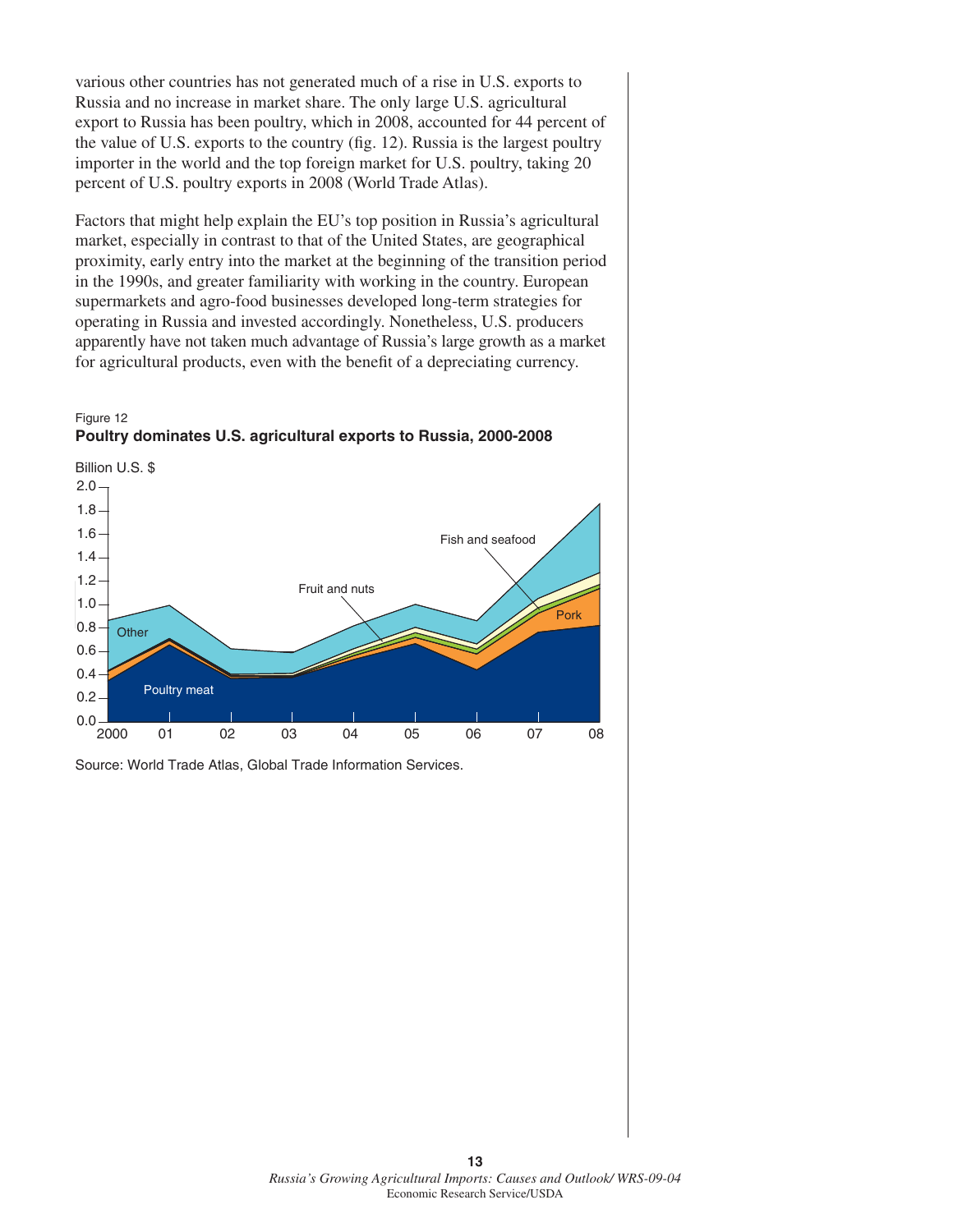# **What Is the Outlook for Russia's Agricultural Imports in the Near to Medium Term?**

The main factors and variables that will affect Russia's agricultural imports over the next few years are (1) GDP growth; (2) the ruble's real exchange rate; (3) world prices for agricultural commodities; (4) Russian agricultural output growth; and (5) Russian agricultural policies. Table 2 gives the likely status of these factors/variables in the near to medium term and the probable effect on imports.

The major event that will impact these variables is the financial and economic crisis that hit Russia in autumn 2008. Domestic causes of the crisis include concern that speculation had driven asset prices (especially stocks and property) to unsustainably high levels, worry about the overall strength of the financial system, and unease about the geopolitical consequences of Russia's intervention in Georgia. International-related causes are a contagion effect from the U.S. and Western financial crisis and the ensuing world economic downturn. In particular, the world recession has produced a plunge in prices for oil and natural gas, Russia's main exports. Because of the uncertainty involving both the Russian and world crises and their effects, projecting the direction and magnitude of change in the key factors and variables that will impact future Russian agricultural imports, especially in the short term, is challenging. The following predictions therefore are tentative.

| Table 2                                                           |  |
|-------------------------------------------------------------------|--|
| Effect of change in key variables on Russian agricultural imports |  |

| Variable                           | Expected<br>future status              | Expected effect<br>on imports |
|------------------------------------|----------------------------------------|-------------------------------|
| GDP:                               |                                        |                               |
| Short term                         | Decrease                               | ↓                             |
| Longer term                        | Moderate to high growth                | 个                             |
| Real exchange rate                 | Change unlikely or direction uncertain | ?                             |
| Inflation                          | Relatively high                        | 个                             |
| Nominal exchange rate              | Change unlikely or direction uncertain | $\overline{\phantom{a}}$      |
| Trade balance                      | Surplus                                | 个                             |
| Capital flows                      | Outflows                               | ↓                             |
| World agro-food prices             | Change unlikely or direction uncertain | ?                             |
| Domestic production                | Increase for poultry and pork          | ↓                             |
| Policy                             |                                        | ↓                             |
| Import tariffs<br>SPS-based import | Change unlikely or direction uncertain | ?                             |
| restrictions                       | Continue, and perhaps expand           |                               |
| <b>Subsidies</b>                   | Increase                               |                               |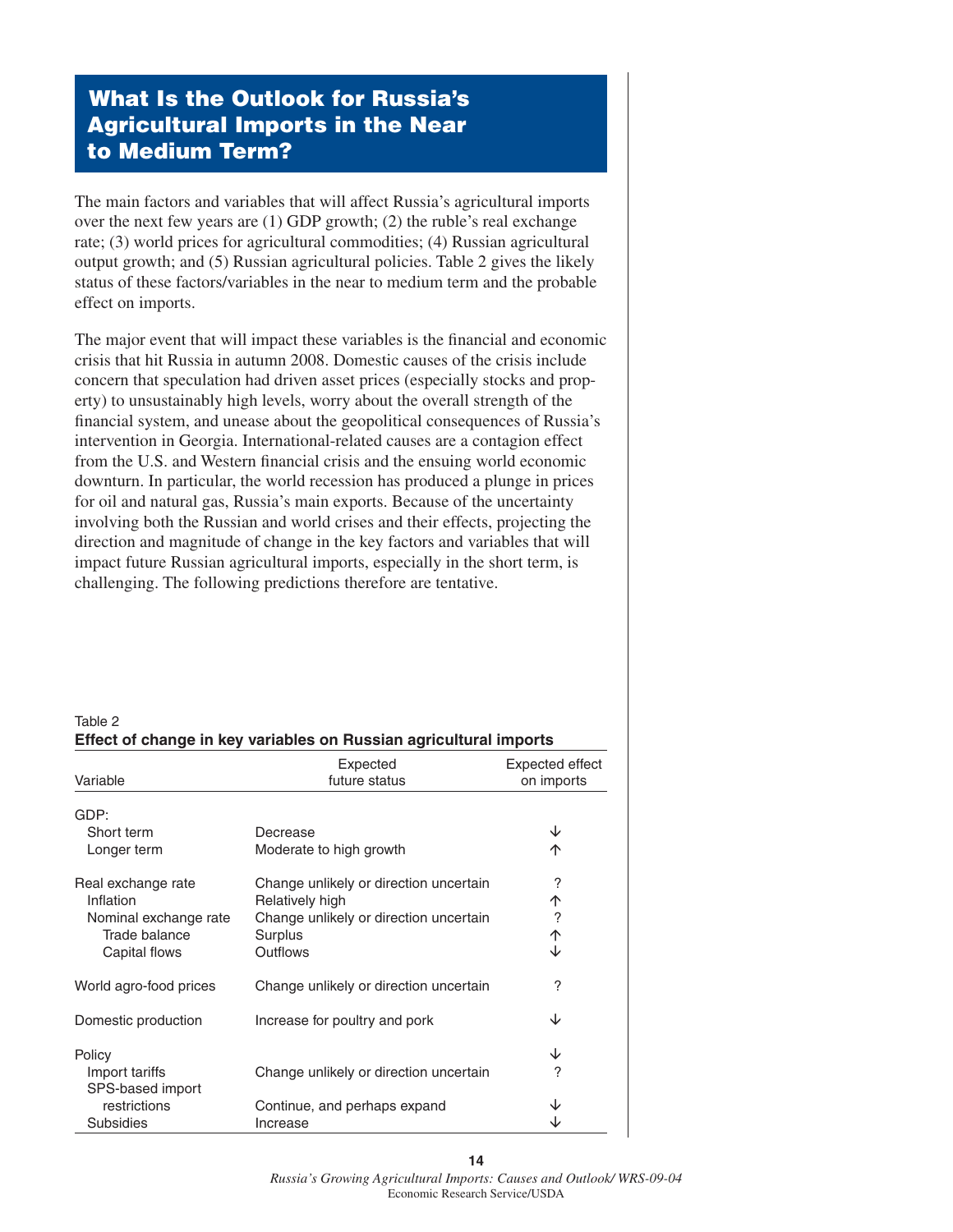### **GDP Growth**

Before the economic crisis struck, macroeconomic forecasters were projecting continued high Russian annual GDP growth over 2009-12 of 5-7 percent. The crisis, however, will almost certainly cause GDP to fall in 2009 and perhaps in 2010. In April 2009, the macroeconomic forecasting firm Global Insight was predicting that 2009 Russian GDP would drop by 3.8 percent. The isolated effect of falling GDP and consumer income will be reduced agricultural imports.

If the economy stabilizes within a year or two, GDP soon could grow at 4-5 percent per year (as Global Insight is forecasting). Given that rising GDP would continue to increase consumer demand for food, especially for meat and other high-value products, the isolated effect of GDP growth would be to boost agricultural imports.

### **Real Exchange Rate of the Ruble**

The change in the ruble's real exchange rate will depend on how high future price inflation is in Russia compared with that of its main trading partners, as well as change in the ruble's nominal exchange rate. Every year in the 2000s, Russia has had inflation of 9 percent or higher (fig. 13). Although inflation fell between 2001 and 2007, 2008 inflation jumped to 14 percent. Russia, therefore, likely will experience inflation of at least 6-10 percent a year during 2009-12 (Global Insight predicts average annual inflation of 11 percent). Between 2001 and 2008, average annual inflation in the United States and EU has been only 2-3 percent (Bureau of Labor Statistics; Eurostat). Because of the severe financial crisis that hit the United States and other major Western economies in autumn 2008, inflation in these countries in the near to medium term is not expected to be higher than inflation during 2001-08. Higher inflation in Russia compared with that in its main trading partners will continue to appreciate the ruble in real terms, making imports less expensive relative to Russian-produced goods. The isolated effect will be to increase imports.

Figure 13 **Russian consumer price inflation, 2000-2008**



Source: Global Insight, Country Reports, Russia.

**<sup>15</sup>** *Russia's Growing Agricultural Imports: Causes and Outlook/ WRS-09-04* Economic Research Service/USDA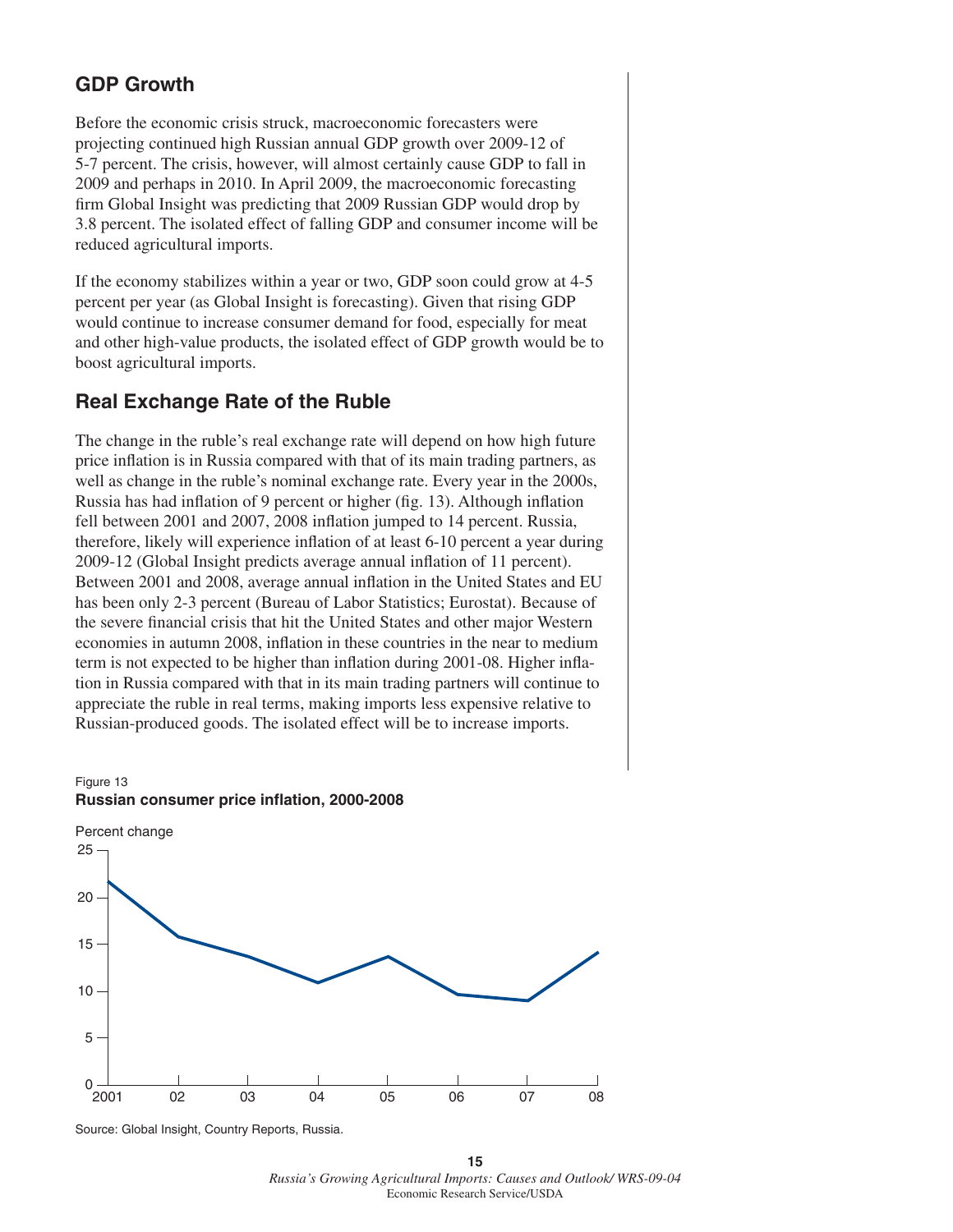What is likely to happen to the ruble's nominal exchange rate? Nominal exchange rates are determined by both trade flows and capital flows. During the 2000s, Russia has had large overall trade surpluses (fig. 14). To put them in perspective, in 2005, Russia's trade surplus of \$118 billion equaled 15 percent of GDP. During the 2000s, about two-thirds of Russia's export earnings have come from oil products and natural gas. The driving force behind the large growth in the trade surplus since 2002 has been the climb in world energy prices. In 2008, energy prices fell, with oil plunging from a peak of \$147 per barrel in July 2008 (average daily price) to \$32 per barrel at the beginning of 2009 (Energy Information Agency, 2008, 2009). Yet, world oil and natural gas prices during 2009-12 will probably remain above the low levels of 2000-2002, suggesting that Russia's trade surpluses will persist. Global Insight forecasts a 2009 trade surplus of \$62 billion. The surpluses will strengthen the ruble because world demand to buy Russian goods with rubles will exceed Russia's demand to buy foreign goods with foreign currency. The isolated effect will be continued high demand for imported agricultural products.

High GDP growth and relative macroeconomic stability in Russia in the past few years helped motivate large foreign direct investment (FDI) in Russia, as well as investment in existing assets, such as stocks and property. For example, foreign investment in Russia in 2007 equaled \$121 billion, including portfolio and direct investment (Rosstat). These capital inflows also helped strengthen the ruble. However, Russia's financial crisis has reversed these flows by triggering capital flight (especially by foreign investors), with net capital outflows in the fourth quarter of 2008 alone equaling \$131 billion (World Bank, 2009).

The capital outflows have already substantially weakened the ruble, with the ruble/dollar exchange rate rising from 23.3 in mid-July 2008 to 33.1 by the end of April 2009 (Pacific Exchange Rate Service). However, the Russian Government appears committed to containing the financial crisis. The Government has injected substantial liquidity into the banking and financial system, as well as taken other steps to prevent any major banks or other key

#### Figure 14 **Russian trade surplus, 2000-2008**



Source: Global Insight, Country Reports, Russia.

**<sup>16</sup>** *Russia's Growing Agricultural Imports: Causes and Outlook/ WRS-09-04* Economic Research Service/USDA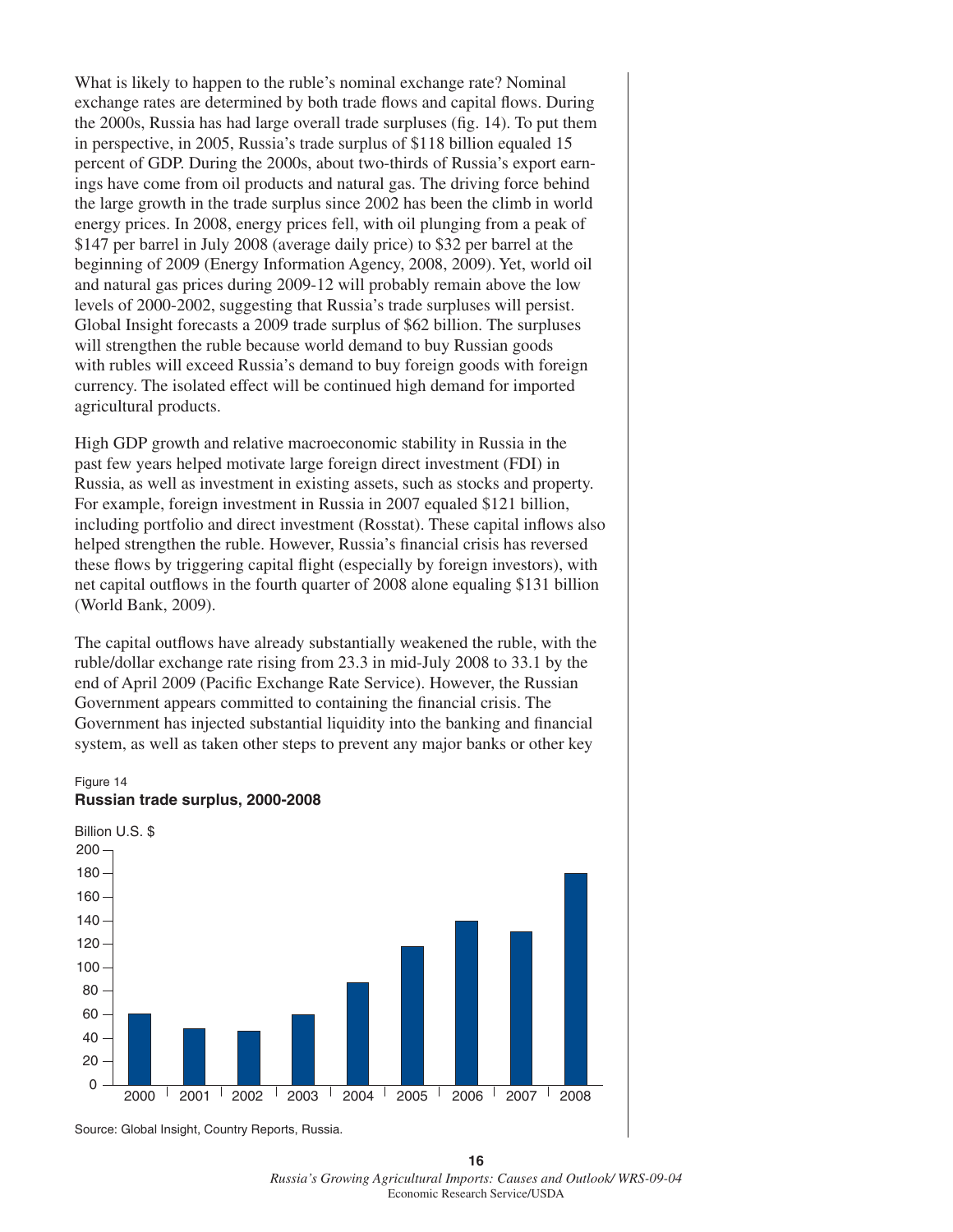financial intermediaries from going bankrupt. The Russian Central Bank has large foreign exchange reserves (earned by the country's trade surpluses) and the Government substantial savings (from previous fiscal surpluses) to support the economy financially. For these reasons, the Russian economy will likely stabilize within a year or two. Yet, the capital flight, which could continue in the near to medium term, has weakened (depreciated) the ruble, with the isolated effect of reducing agricultural imports.

Capital flows and their effect on the exchange rate are the main element of uncertainty in our outlook for Russia's agricultural imports. If capital flight is extreme, the ruble could continue to depreciate in nominal terms in the short to medium term despite the country's trade surplus. If the nominal depreciation of the ruble is so high that it exceeds the inflation differential between Russia and its major trading partners, the ruble could depreciate in real as well as nominal terms. Real depreciation would make imports more rather than less expensive vis-à-vis domestic production, thereby reducing agricultural imports.

### **World Agricultural Prices**

Another factor that could affect Russia's agricultural imports is world agricultural prices. Russia was hit by the 2006-08 jump in prices, with food prices rising by more than overall inflation. Distributional effects of the price growth are that higher prices hurt Russian food consumers but should have helped agricultural producers—the reverse of the effects of real appreciation of the ruble.

Price growth for a country's imports can affect the value of the imports in two ways. It can, first, reduce physical import volume but, second, increase import unit value, which means that the net effect on the total value of imports will be unclear and depend on how sensitive import demand is to price changes. If demand is sensitive to price changes, or price elastic, the drop in import volume will dominate the price increase, such that the total value of imports will fall. If demand is insensitive to price changes, or price inelastic, the price increase will dominate the decline in import volume, such that the total value of imports will rise. The net result will vary by commodity, and not enough time has elapsed since the recent price surge for sufficient data to exist to answer this question clearly for Russia's specific agricultural imports.

More importantly, though, is that the recent jump in world prices peaked in early to mid 2008 and prices have since fallen. For example, world wheat prices, at a high in March 2008, fell by 50 percent by December 2008, while soybean prices dropped by 42 percent between July and December 2008 (IMF Primary Commodity Prices). One reason for the price decline is that the earlier high prices motivated significant world supply response in 2008, especially for bulk crops. Thus, world agricultural prices will not necessarily rise over the next 5 or so years, although they could settle at higher values than those during 2001-05. For Russia, this means that in the near to medium future, world prices probably will not be a key factor in changing agricultural imports compared with the 2006-08 import value and volume.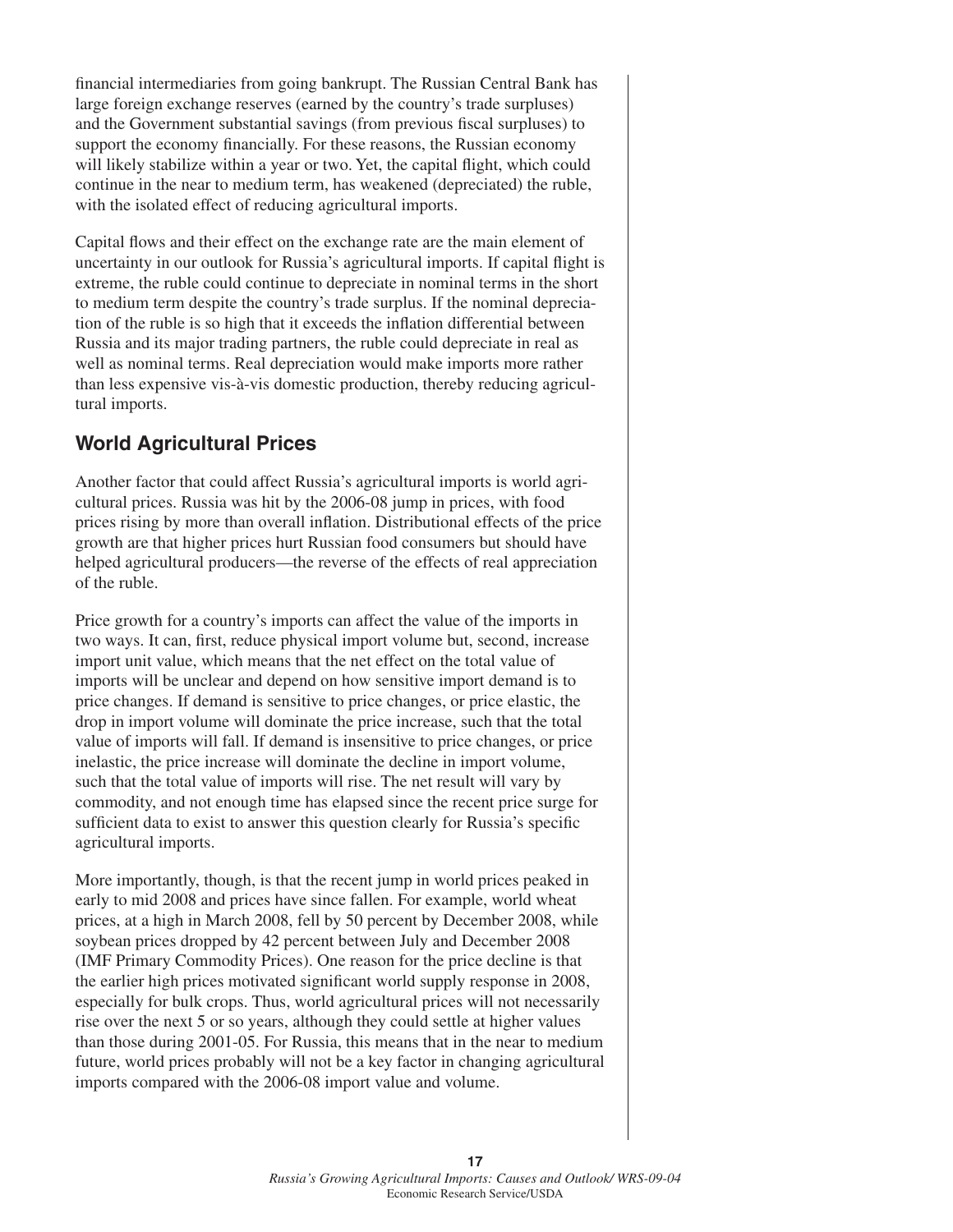# **Agricultural Production**

From 2000 to 2008, Russian agricultural production grew by about 38 percent (Rosstat). Total meat output also rose, although performance varied by product (see table 1). Poultry production increased by 322 percent (although from a small base) and pork by 37 percent, whereas beef fell 29 percent. Agricultural output growth during the 2000s in particular compares favorably with the huge drop in production during the 1990s (see Liefert and Swinnen, 2002).

One likely reason for overall agricultural output growth is the rise during the 2000s of new types of agricultural "operators," which typically are large vertically integrated enterprises that bring advanced technology, superior managerial expertise, and investment into the sector (Serova, 2007; Rylko et al., 2008). These new operations are an improvement over the moribund former state and collective farms that have been the dominant type of agricultural producer in the transition period. Development of large modern enterprises is one reason poultry production in particular has boomed, which in turn, has resulted in much less growth in Russian poultry imports during the 2000s than in beef and pork. Beef output, on the other hand, continues its inexorable fall because Russia has not developed a modern beef-producing industry, with most production coming from the slaughter of old dairy cattle.

In general, Russian agriculture continues to perform far below its potential, with weaknesses in management, work incentives, adoption of new technology, and market linkages (see Lerman, 2008). The sector still suffers from a surplus of elderly workers and a shortage of skilled specialists, such as in machinery use and repair, animal care, and management. Improvement in these areas would increase productivity and output. Building on the already modest progress of this decade, production should continue to grow over the next 4-5 years, with the isolated effect of reducing imports.

### **Agricultural Policy**

The last major factor that will affect Russia's future agricultural imports is government policy involving production and trade. In 2005, the Russian Government designated health, education, housing, and agriculture as national priorities that would receive increased funding. From 2005 to 2007, total state support to agriculture (from both the Federal and regional governments) rose 87 percent in nominal rubles and 52 percent in real (2005 constant) rubles (Rosstat). The Government has stated that the main goal of agricultural policy and increased support is to expand the livestock sector, given its large contraction during the transition period.

Statements by the Russian Ministry of Agriculture and the Government in general indicate a strong desire to reduce agricultural imports, especially of meat (Interfax). Growing state support to agriculture and continued use of sanitary-based import bans and restrictions could help achieve that goal. A potential constraint on Russia's ability to reduce imports through state policy would be accession to the World Trade Organization (WTO). Russia officially began its WTO accession bid in 1995 (and to the General Agreement on Tariffs and Trade in 1993), and by mid-2008, had concluded bilateral negotiations with almost all countries (including the United States and EU).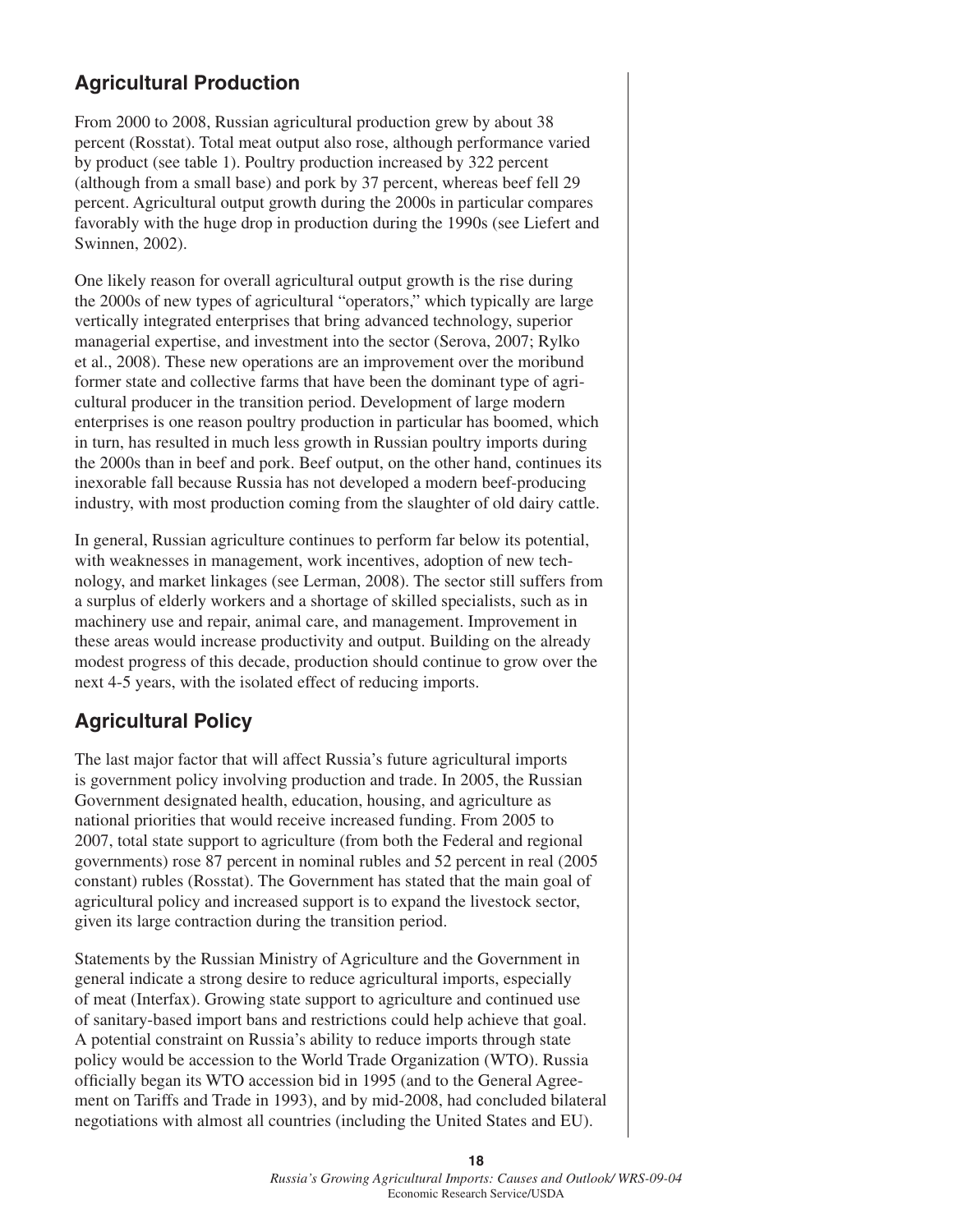The three pillars of the Uruguay Round Agreement on Agriculture are market access, export subsidies, and domestic support. With respect to all three pillars, Russia has been asking for bound commitments above the current levels. As mentioned before, Russia's current average agricultural import tariff is about 18 percent, up from 10 percent in 2000. However, throughout its accession negotiations, Russia has been asking for bound agricultural tariffs above actual applied tariffs. Although Russia has not used any agricultural export subsidies during the transition period, and such subsidies have been targeted for elimination within the current Doha Development Round of trade negotiations, Russia has been requesting annual bound export subsidies of \$0.7 billion. On domestic support, Russia is asking for annual bound support of \$9.5 billion, which compares with its 2007 actual support level of \$5.7 billion (Russia and World Trade Organization website; Rosstat).

In August 2008, the Russian Government announced that it was withdrawing from certain agreements made as part of its WTO accession negotiations and that the country had little to gain from WTO membership. Russia has since renewed its WTO accession negotiations. Yet, as mentioned before, in December 2008, the country made its tariff rate quota regime for poultry and pork imports more restrictive, mainly by raising the higher out-of-quota tariffs.

If Russia soon joins the WTO, it is unclear what its bound level of tariffs and support would be, perhaps above current levels as the Russians have been negotiating. Accession on such terms would not liberalize Russian agricultural trade and support policies and, thereby, would not increase imports, but it would benefit U.S. and other foreign suppliers in the long term by providing a cap on the rise in tariffs and support. The main gain to Russia's agricultural trading partners from the country's WTO accession might be that it would give them an official forum for challenging Russia's sanitary and phytosanitary import restrictions.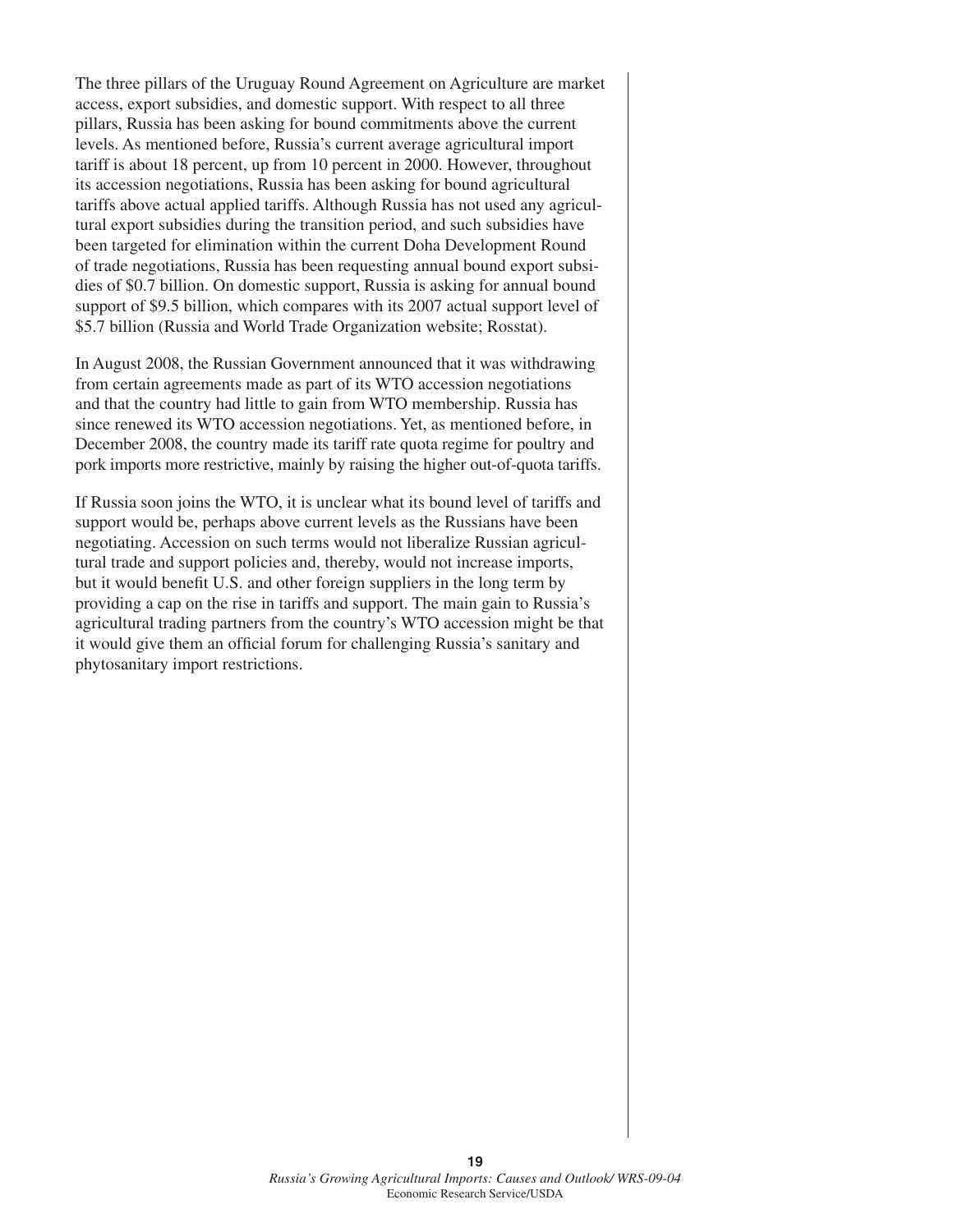# **Conclusion**

Of the main factors/variables that will affect Russia's future agricultural imports, four should continue to develop in the near term in ways that reduce imports—falling GDP, capital outflows, increasing domestic agricultural production, and changing policy. On the other hand, domestic inflation and the country's overall trade balance (surplus) will probably develop in directions that promote imports. The likely renewal of GDP growth in a couple of years would strengthen the import-expanding forces. Capital flows and policy are variables of major uncertainty in terms of both course and magnitude. Because of this uncertainty, forecasting the path of Russia's agricultural imports is especially difficult. Yet, as the Russian economy stabilizes and growth resumes, Russian agricultural imports will probably resume growth, although at a lower rate than in past years.

The U.S. share in Russia's agricultural imports in 2008 was fairly small at only 6 percent, a drop from 10 percent in 2000. This outcome occurred despite the depreciation of the dollar against the euro and other currencies not pegged to the dollar over most of the earlier 2000s, which increased the price competitiveness of U.S. agricultural products vis-à-vis goods priced in the currencies of these countries. The appreciation of the dollar since autumn 2008 has negated some of the improvement in price competitiveness for U.S. agricultural goods gained during previous years. Yet, the likely resumption in the growth of Russian imports in a couple of years could provide U.S. exporters with a new opportunity to expand market share in the country that has become the world's second largest agricultural importer among emerging markets.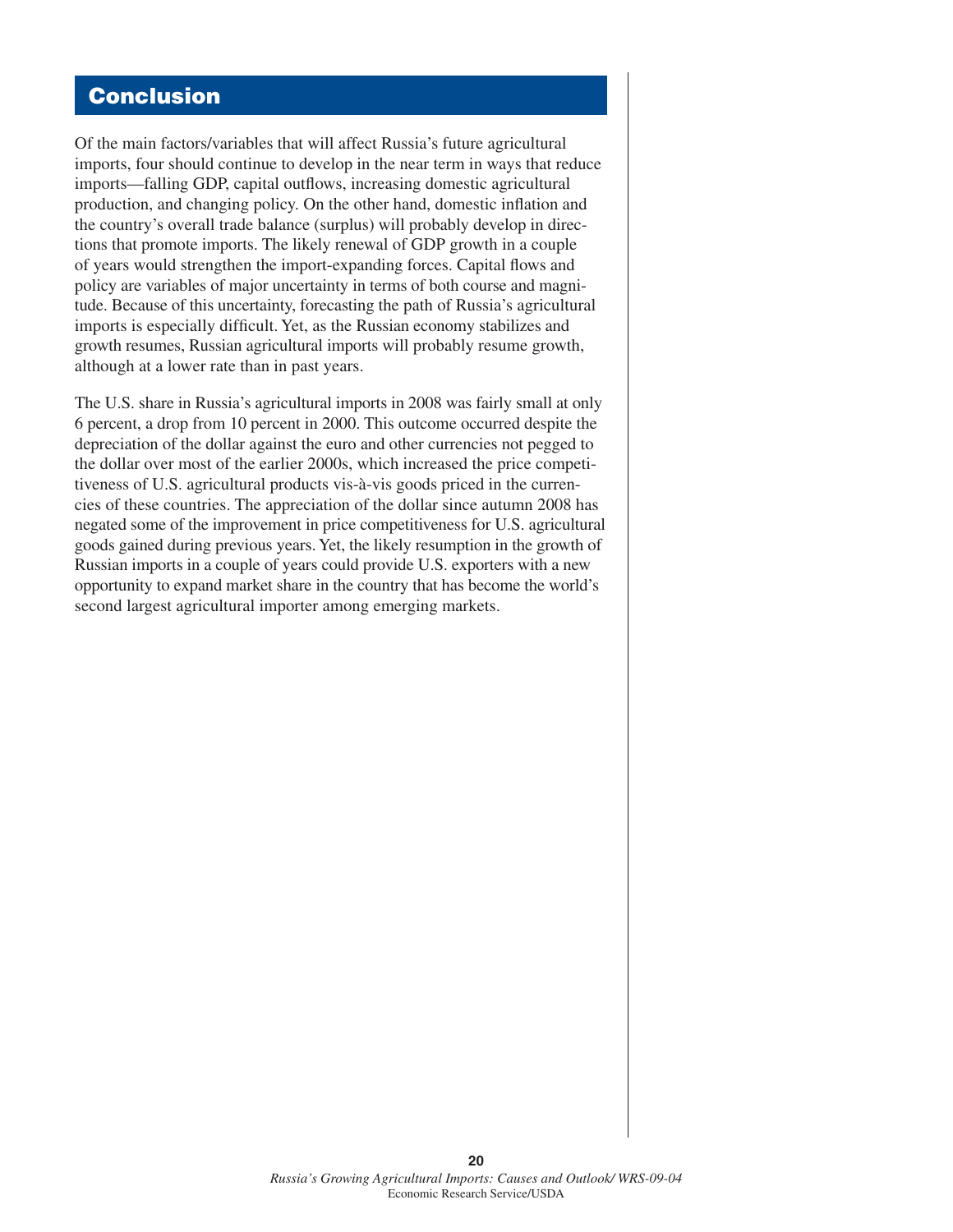### **References**

Bureau of Labor Statistics, U.S. Department of Labor. Inflation and Consumer Spending, http://www.bls.gov.

Energy Information Agency, U.S. Department of Energy. *International Energy Outlook, 2008*, http://www.eia.doe.gov/oiaf/forecasting.html.

Energy Information Agency, U.S. Department of Energy. *Weekly All Countries Spot Price*, FOB, 2009, http://tonto.eia.doe.gov/dnav/pet/hist/wtotworldw.htm.

ERS International Macroeconomic Data Set, 2009, Economic Research Service, U.S. Department of Agriculture. [http://www.ers.usda.gov/data/macroeconomics/.](http://www.ers.usda.gov/data/macroeconomics/)

Eurostat, European Commission. Harmonized Indices of Consumer Prices, http://epp.eurostat.ec.europa.eu/portal/page?\_pageid=1996,45323734&\_ dad=portal&\_schema=PORTAL&screen=welcomeref&open=/ t\_prc/t\_prc\_hicp&language=en&product=REF\_TB\_prices&root=REF\_TB\_ prices&scrollto=0.

FAO Food Price Indices, Food and Agriculture Organization of the United Nations. http://www.fao.org/worldfoodsituation/FoodPricesIndex/en/.

FAS Production, Supply and Distribution Online, Foreign Agricultural Service, U.S. Department of Agriculture. http://www.fas.usda.gov/psdonline/.

Gehlhar, Mark, and Erik Dohlman. *Global Growth, Macroeconomic Change, and U.S. Agricultural Trade*, Economic Research Report No. 46, Economic Research Service, U.S. Department of Agriculture, September 2007, [http://www.ers.usda.gov/publications/err46/err46.pdf.](http://www.ers.usda.gov/publications/err46/err46.pdf)

Global Insight. Country Reports, Russia.

IMF Primary Commodity Prices, International Monetary Fund. Indices of Market Prices for Non-Fuel and Fuel Commodities, http://www.imf.org/external/np/res/commod/index.asp.

Interfax. *Food and Agriculture Report*, Moscow, monthly.

Lerman, Zvi. *Russia's Agriculture in Transition: Factor Markets and Constraints on Growth*, Lanham, MD: Lexington Books, 2008.

Liefert, William. "Agricultural Reform: Major Commodity Restructuring but Little Institutional Change," in *Russia's Uncertain Economic Future*, pp. 253-81, edited by John Hardt, U.S. Congress, Joint Economic Committee, December 2001, http://econ.la.psu.edu/~bickes/jecrussia.pdf.

Liefert, William. "Comparative (Dis?)Advantage in Russian Agriculture," *American Journal of Agricultural Economic*s 84(3):762-67, August 2002.